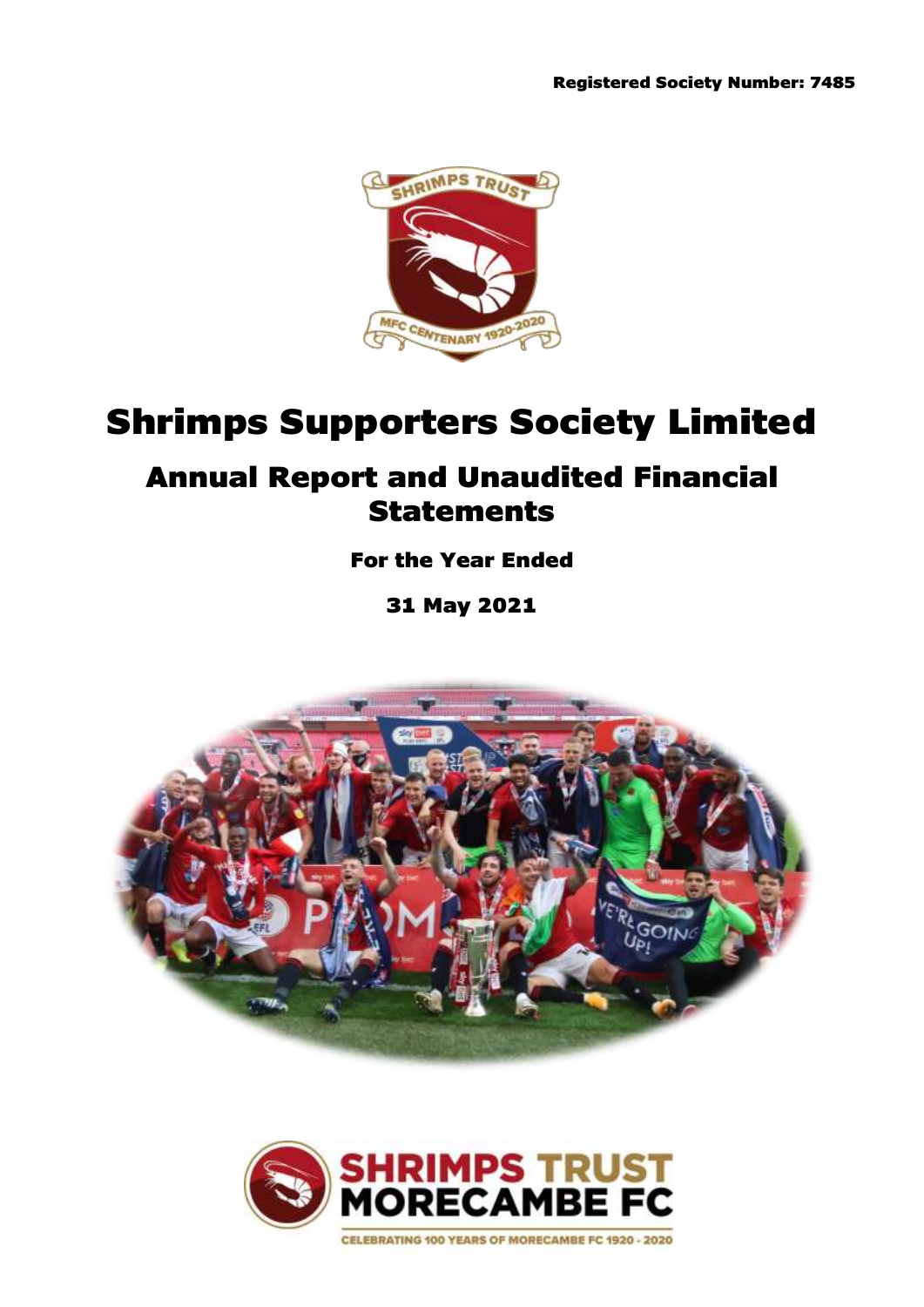# FINANCIAL STATEMENTS

# YEAR ENDED 31 MAY 2021

| <b>Contents</b>                    | Page         |
|------------------------------------|--------------|
| Society Information                | $\mathbf{2}$ |
| Chairman's Report                  | 3            |
| Treasurer's Report                 | 4            |
| Report of the Board                | 5            |
| Report of the Independent Examiner | 17           |
| Income and Expenditure Account     | 18           |
| <b>Balance Sheet</b>               | 19           |
| Statement of Changes in Equity     | 20           |
| <b>Cash Flow Statement</b>         | 21           |
| Notes to the Financial Statements  | 22           |

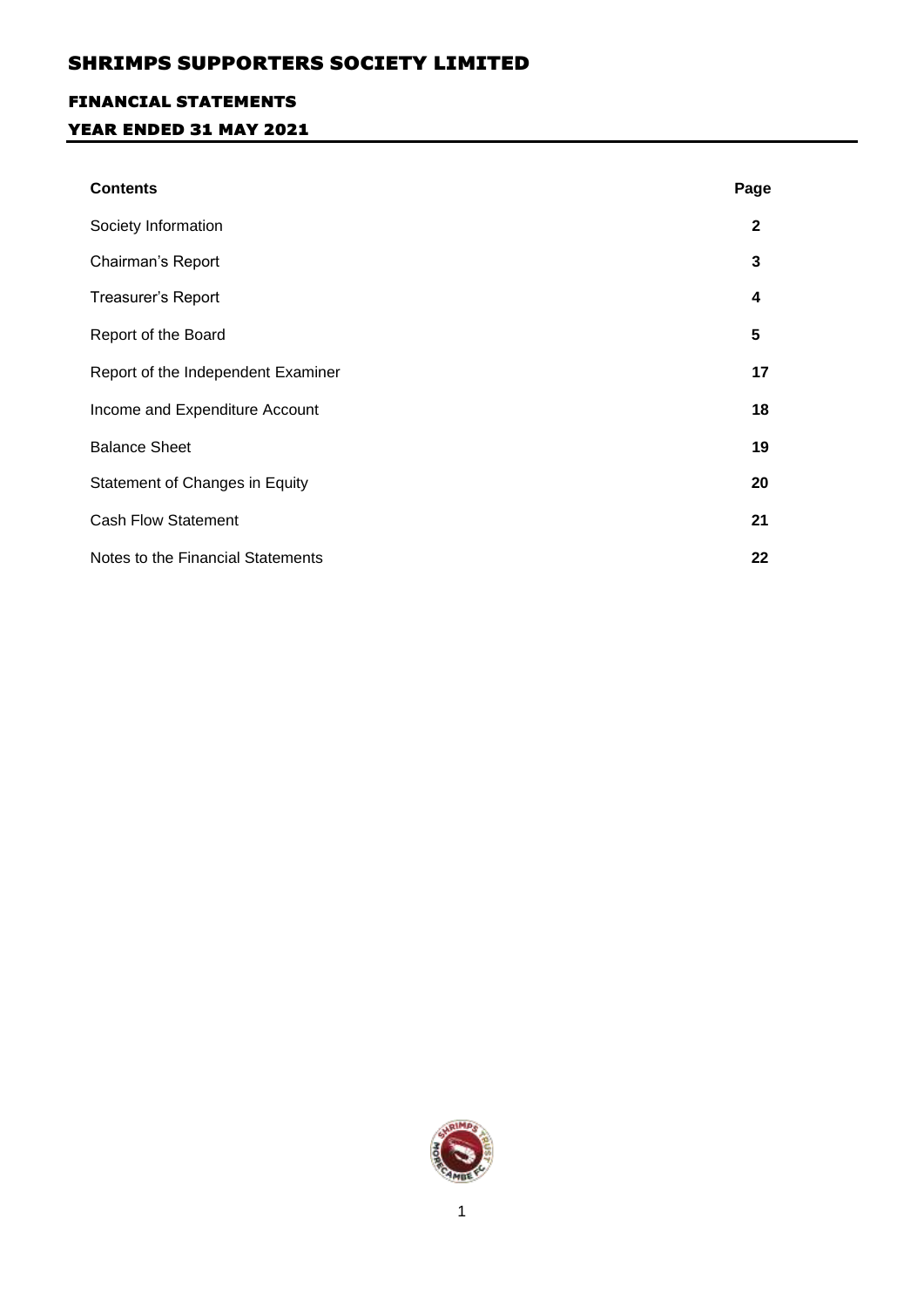### SOCIETY INFORMATION

| <b>Elected Trustees</b>  |                                                                                                                                                                                           |                                                                                                                                                                                                                                                                                                     |
|--------------------------|-------------------------------------------------------------------------------------------------------------------------------------------------------------------------------------------|-----------------------------------------------------------------------------------------------------------------------------------------------------------------------------------------------------------------------------------------------------------------------------------------------------|
| <b>Chair</b>             | Steve Doran                                                                                                                                                                               |                                                                                                                                                                                                                                                                                                     |
| <b>Treasurer</b>         | Jack Steer ACA                                                                                                                                                                            |                                                                                                                                                                                                                                                                                                     |
| <b>Secretary</b>         | Joanna Wilkinson                                                                                                                                                                          | (Resigned and re-elected 14 Nov 2020)                                                                                                                                                                                                                                                               |
| <b>Other Trustees</b>    | Ron Freear<br>lan Lyon<br>Paul Hodgson<br>Rob Wilkinson<br><b>Stuart Rae</b><br>Nick Barrett<br>Sophie Fish<br>Jason Arrowsmith<br><b>Mickey Millar</b><br>Steve Sandoval<br>Joel Shooter | (Resigned 14 Nov 2020)<br>(Resigned and re-elected 14 Nov 2020)<br>(Resigned 14 Sept 2020)<br>(Co-opted, Resigned 14 Nov 2020)<br>(Co-opted, Resigned 14 Nov 2020)<br>(Appointed 14 Nov 2020)<br>(Appointed 14 Nov 2020, Resigned 26 Aug 2021)<br>(Appointed 14 Nov 2020)<br>(Co-opted 7 June 2021) |
| <b>Registered office</b> | 63 Victoria Street<br>Morecambe<br>Lancashire<br>LA4 4AF                                                                                                                                  |                                                                                                                                                                                                                                                                                                     |
| <b>Registered number</b> | 7485                                                                                                                                                                                      |                                                                                                                                                                                                                                                                                                     |
| Independent examiner     | Mark Rose ACA                                                                                                                                                                             |                                                                                                                                                                                                                                                                                                     |

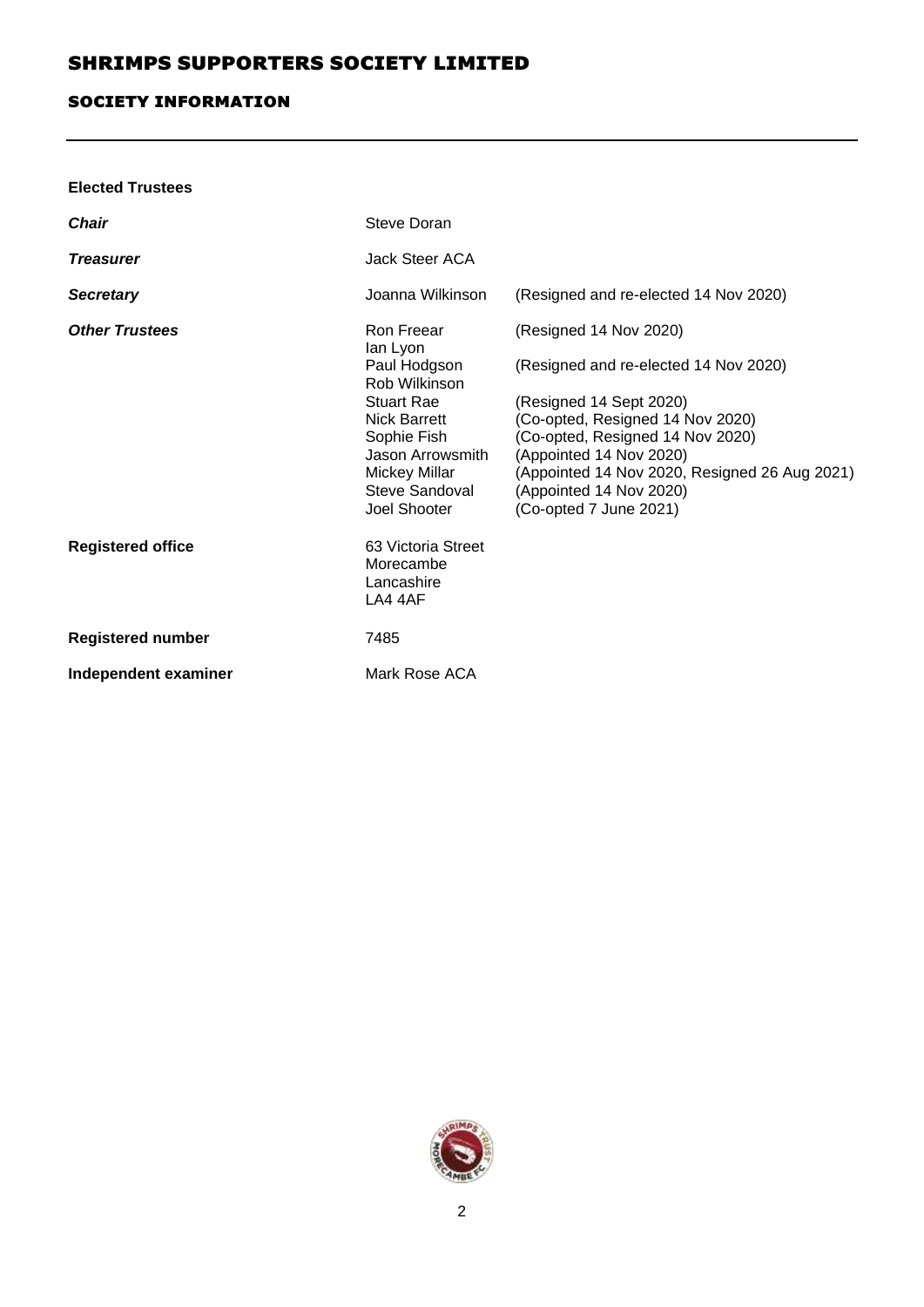### CHAIRMAN'S REPORT

### YEAR ENDED 31 MAY 2021

The 2020/21 campaign will live long in our memories for so many reasons, perhaps because it bridged the broadest range of emotions that we can possibly feel as football fans and as people. After the rigours of the first lockdown that began in March 2020, suspension of matches, and the subsequent cancellation of the rest of the 2019/20 League Two season, who among us would have thought that those of us who were able to attend, would only see two matches live within a stadium during the entire 2020/21 season after it finally kicked off in September 2020?

Having said that, we could not really have asked to see two more important and crucial matches in our history than the Playoff Semi-final 2nd Leg versus Tranmere Rovers, and our very first EFL Playoff Final at Wembley Stadium, The Home of Football.

That scorching May Bank Holiday Monday in London coincided with our year end and what a joy it was to see around 4,000 magnificent Shrimps supporters enjoying the glorious sunshine. A tremendous occasion was crowned by a 107th minute penalty winner from Supporters' Player of the Season, Carlos Mendes Gomes, to send Morecambe FC into the third tier of English football for the very first time. Derek Adams and his players had overcome the usual bookies and pundits' predictions of relegation to take the Shrimps family to dreamland. What a team, what a season, what a Club, and what an achievement to bring Centenary Season to a triumphant close.

I would like to place on record our thanks to the 502 Shrimps Trust members who were with us during 2020/21, a record we have already broken in our first year in League One. I must also give many thanks to former Chairman Stuart Rae and Ron Freear for their outstanding and distinguished service since the formation of the Trust. They have both been greatly missed by the Board of Trustees and remain exceedingly difficult to replace.

Engagement with Morecambe Football Club has gone from strength to strength during the year and

we continue to meet regularly with MFC Director James Wakefield, and more recently with MFC General Manager, Ben Sadler. We thank them both for their much-appreciated support and time.

Given the uncertainty of the last 12 months, I very much hope that the Trust can get back to somewhere near business as usual in 2021/22 and embark upon the various projects that have been discussed, along with planning and delivering a programme of social events on behalf of our members and the Morecambe FC community.

Thank you to all members, Trustees, volunteers, partners, and sponsors for your ongoing and greatly appreciated support.

Up the Shrimps!



Steve

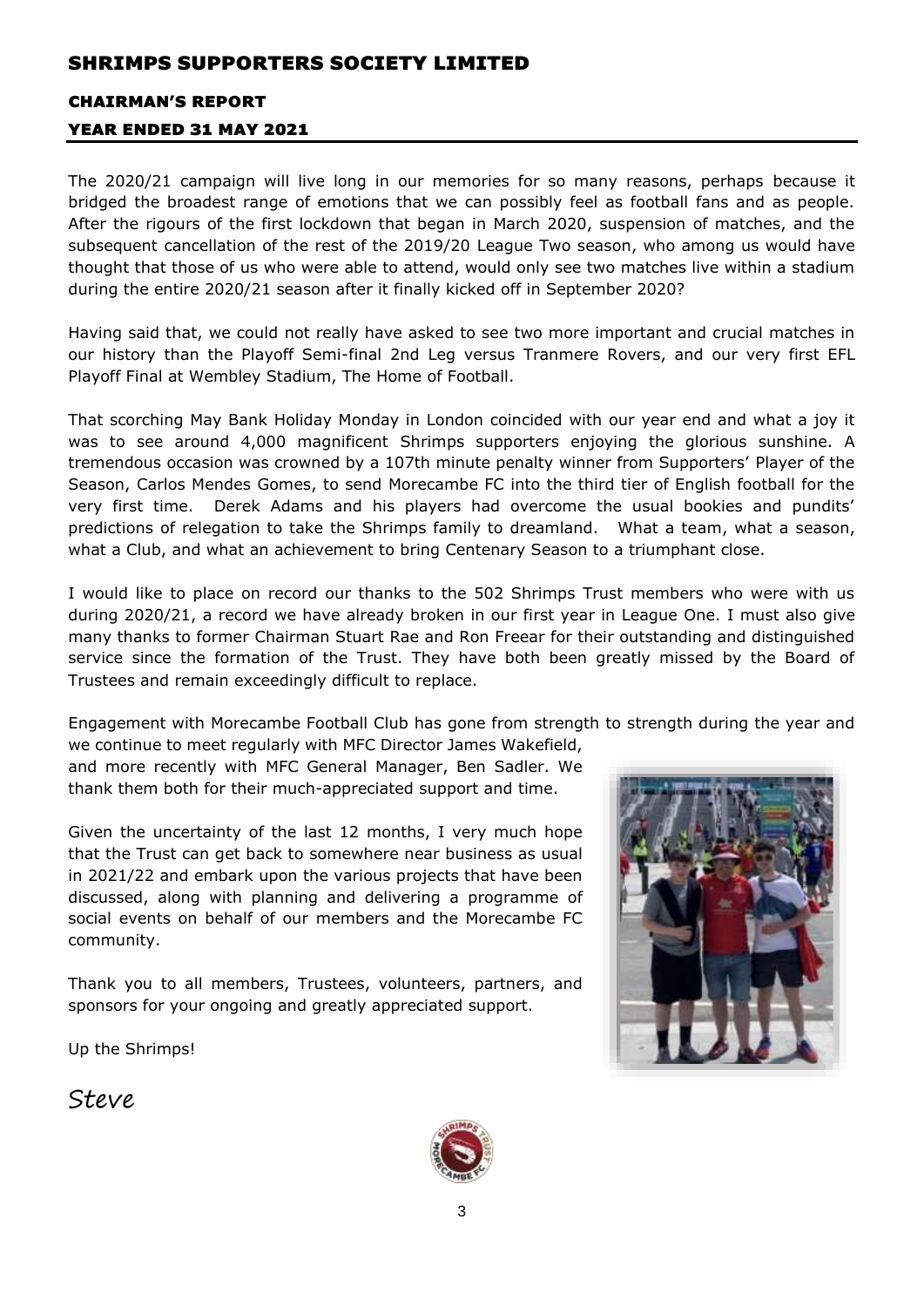### TREASURER'S REPORT

### YEAR ENDED 31 MAY 2021

Well, I think it's fair to say that the year to 31 May 2021 has been the most incredible one in the 20 years I have supported the Club, for many reasons! I know back in March 2020 lots of us were frustrated at missing a handful of games, particularly when you are used to going week in week out; so, to lose almost an entire season thereafter has been excruciating for a large number of fans.

That is one of the reasons I commissioned a survey of supporters during the course of the year when there were signs that we might be able to return to football. A lot of the focus at the time was on physical health through the risk of the virus, but our report looked equally at the impact on people's mental health of not being able to participate in what we considered to be normal life. The return to football from August 2021 has been much welcomed and it is great seeing everyone enjoy being part of the Morecambe FC family once more.

Notwithstanding the above, we were of course treated (through a TV screen at least) to a fantastic season under Derek Adams and the squad. I am sure I speak for a lot of supporters when I say that Wembley was a superb occasion that was much needed after the preceding year. The final prize was the victory that takes us to League One for the first time ever.

Looking back on the season, it was inevitable that the restrictions would have a significant impact on what the Trust could do. All plans went out of the window, and to a certain degree we were found always waiting for some form of unlocking, which didn't really come until the play off semi-final against Tranmere.

We were delighted to achieve a total of 502 members despite all the restrictions which generated significant funds in the year which are carried forward. It is a fantastic achievement for a small group of volunteer Trustees and we are really grateful for your support. It is equally important that we hear from you if you have any ideas as to how we should apply those reserves. We are here to act in your interest and if there is something which will improve your match day experience, we are keen to hear it.

We have generated surpluses of just over £3k in the last two years but expect that we will be able to spend these funds on a return to the Mazuma Stadium this coming year. The biggest project will be the roof behind the Bartercard Stand – we have £4k pledged towards that project and are delighted that the Club are progressing those plans rapidly.

The financial position of the Trust is healthy and I hope this set of financial statements provides you with all the detail you need to understand our financial activity. Modestly, I do think that this is a comprehensive set of financial statements that I have yet to see be rivalled by any other EFL supporters' group!

The coming season is going to fantastic both on and off the field and it really is an exciting time to be part of the Trust, Morecambe FC and our community. Enjoy the ride!



Jack

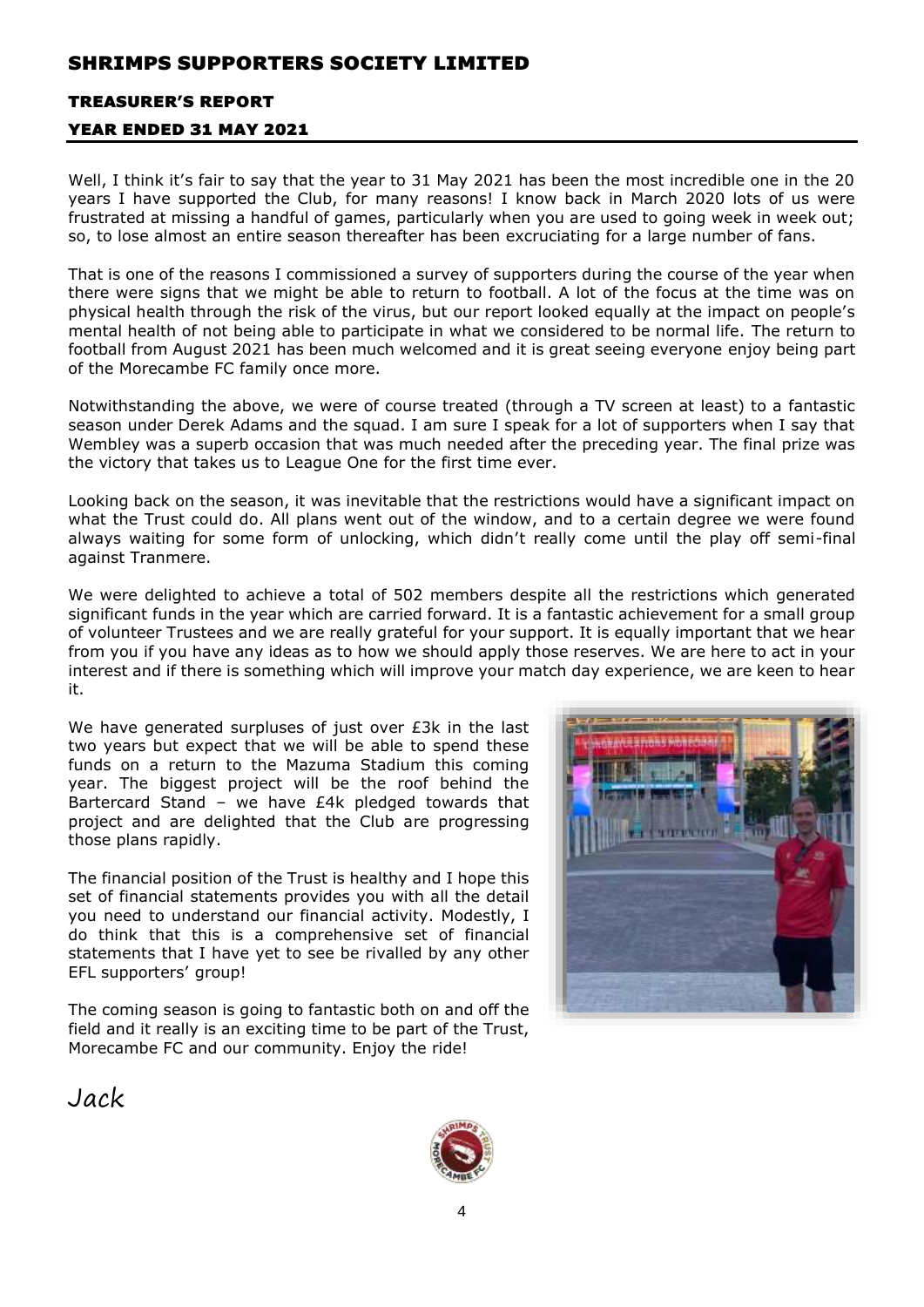### THE REPORT OF THE BOARD

### YEAR ENDED 31 MAY 2021

The Board of the Shrimps Supporters Society Limited ("the Trust") is pleased to present its Annual Report and Financial Statements covering the year to 31 May 2021.

### **Principal Activities**

The purpose of the Trust is to be the vehicle through which a healthy, balanced and constructive relationship between the Football Club and its supporters and the communities it serves is encouraged and developed. The business of the Trust is to be conducted for the benefit of the community served by the Football Club and not for the profit of its members.

The objects of the Trust, as set out in the Trust's governing document, are to benefit the community by:

- being the democratic and representative voice of the supporters of the Football Club and strengthening the bonds between the Football Club and the communities which it serves;
- achieving the greatest possible supporter and community influence in the running and ownership of the Football Club;
- promoting responsible and constructive community engagement by present and future members of the communities served by the Football Club and encouraging the Football Club to do the same;
- operating democratically, fairly, sustainably, transparently and with financial responsibility and encouraging the Football Club to do the same;
- being a positive, inclusive and representative organisation, open and accessible to all supporters of the Football Club regardless of their age, income, ethnicity, gender, disability, sexuality or religious or moral belief.

A successful modern football club sits at the heart of its community representing the town and its people at the game of football across the country. It is a source of pride to the town through the engagement it does and the talent it develops from within the community. Most importantly, it provides a place and a purpose for people to come together and be as one, irrespective of gender, race, disability, religion, sexuality or income.

The company established to run and operate the Club should ideally have at its heart these basic principles. It should operate the Club at the highest sustainable level; it should engage as fully as possible with the Club's supporters and the community to help maximise the potential of the Club; and it should be a great ambassador for the Club whilst understanding and respecting the community in which it plays, its history and its values.

Morecambe Football Club has done all this for a century for the town of Morecambe and the Club has, for the most part, been run by a company that has sought to uphold the same values and aims. The Trust's role is to protect and uphold these values and undertake such work as to support the Club and the Company to deliver on them.

### **The Shrimps Trust – Our Vision**

*"To help, maintain and support the presence of an outstanding, sustainable and modern professional football club in the town of Morecambe by being the democratic and representative voice of the supporters of the club who, through its actions, strengthen the bonds between the Club, the fans and the communities it serves."*

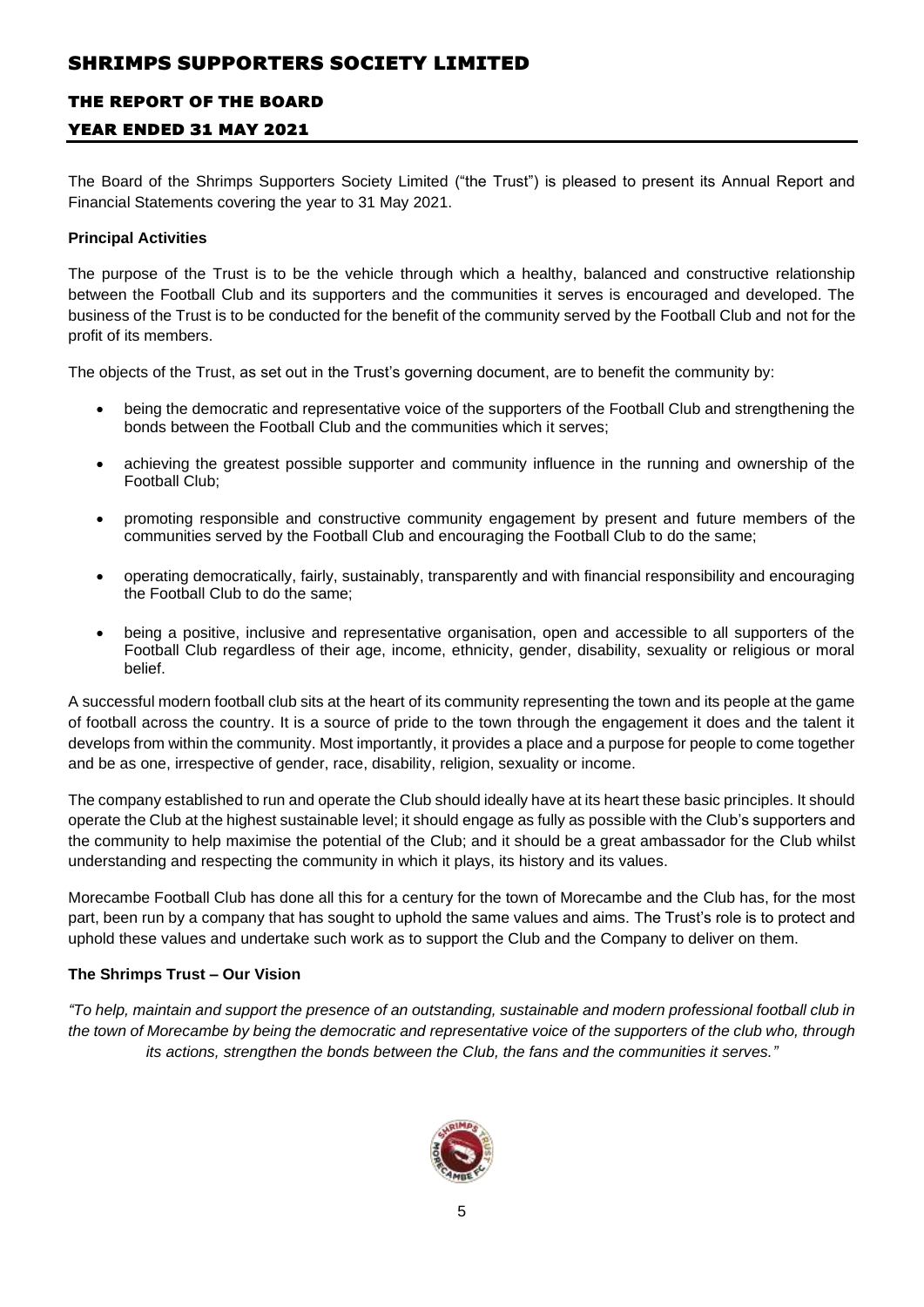### THE REPORT OF THE BOARD (CONTINUED)

### YEAR ENDED 31 MAY 2021

The Trust has set 18 steps in which it will fulfil its vision:

- 1. Selflessly representing the interests and needs of all Shrimps Trust members and the wider fan base.
- 2. Strengthening the links between the Company, the Club, its supporters, the community and local businesses through responsible and constructive engagement.
- 3. By maintaining an honest, positive and respectful dialogue with the owners and directors of the company and the staff of Morecambe Football Club, and supporting the aims and objectives of the company where, in the opinion of the Trustees and its members, these are not in direct conflict with the needs and best interests of supporters.
- 4. Raising funds to help maximise the supporter experience and preserve the vision of Morecambe Football Club.
- 5. Encouraging the company to provide value for money services and improve service standards for its customers.
- 6. Communicating clearly, simply and effectively with all members and keeping them and all supporters informed of the Trust's activities, as well as representing the interests of supporters in the media and wider community.
- 7. Looking to the future but not forgetting our past by celebrating our proud heritage.
- 8. Supporting the JB Christie Trust in its important role in preserving the future of Morecambe Football Club.
- 9. Operating democratically, fairly, sustainably, transparently and with financial responsibility and encouraging the Club to do the same.
- 10. Actively promoting the potential of Morecambe Football Club as broadly as possible so that it attracts the very best people - to run the Club or the Company - or play for the team.
- 11. Being a positive, inclusive and representative organisation, open and accessible to all supporters of the Club regardless of their age, income, ethnicity, gender, disability, sexuality or religious or moral belief and that they shall not be disadvantaged by the Trust or Club.
- 12. Seeking and maintaining friendly relationships with supporters of other football clubs through contributing, learning and engaging with the national organisations of fans and other Supporters Trusts.
- 13. Showing our commitment to the Trust movement and aiming to be a leading positive example of the Trust model.
- 14. Not seeking confrontation but being challenging where required.
- 15. Nurturing talent and working as a team to deliver our objectives.
- 16. Ensuring sound financial and professional governance of the Trust.

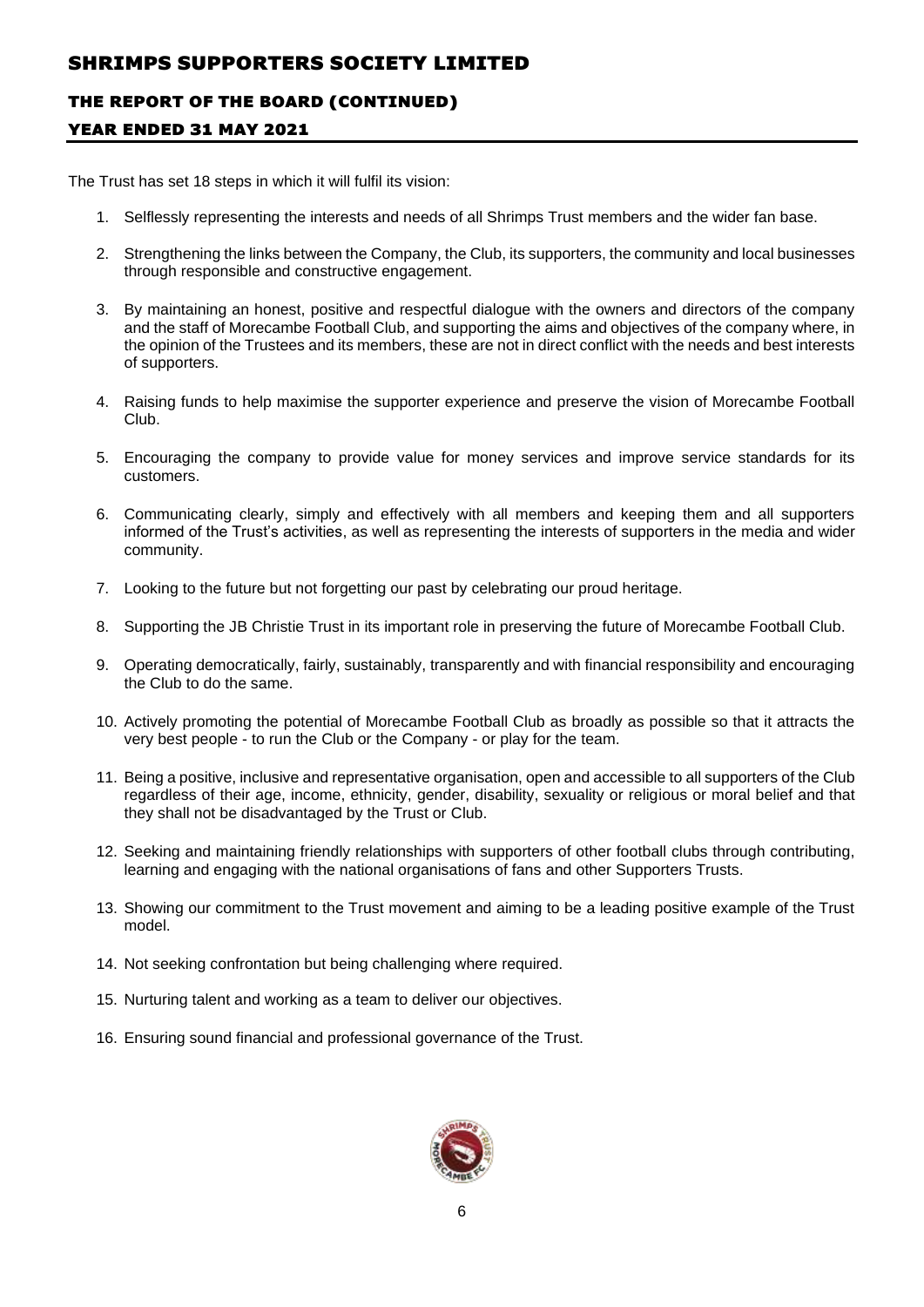# THE REPORT OF THE BOARD (CONTINUED)

### YEAR ENDED 31 MAY 2021

- 17. Investing in the Shrimps Trust and increasing and retaining its membership.
- 18. Encouraging members to stand for election to our board of Trustees.

The Trustees hope that its members have continued to see positive steps taken during our fouth year, as we continue working towards our vision.

### **Society Legal Structure**

The Trust is incorporated with Limited Liability under the Co-operative and Community Benefit Societies Act 2014 as a Community Benefit Society. The Trust is registered as Shrimps Supporters Society Limited, registration number RS7485.

The Trust is an associate member of the Football Supporters' Association, incorporating Supporters Direct.

### **Membership**

We are thrilled to report that at 31 May 2021 the current Trust membership stands at 502 of which 444 are annual members and 58 are life members. This represents a net increase of 92 members on the prior period, and is the first time we have exceeded our target of 500 members. While we welcomed 176 new members in the current year, 84 members from the 2019-20 season did not renew their membership. We recognise that many of these would likely have joined us had we been able to take memberships in person at the stadium, so very much hope that we can increase our membership number further in our first ever season in League One.

The Trust continues to extend its membership across the globe with a number of Trust members (both annual and life) residing in the Americas and Asia. We were delighted that Steve Sandoval joined us as a Trustee from the United States and very much appreciate the support of our friends from Virginia Beach.

### **Trust Board**

The Trust Board is made up of elected Trustees who are elected for a two-year period. The following Trustees stood down at the AGM on 14 November 2020 and the remaining Trustees would like to place on record our thanks for their voluntary service:

Ron Freear Joanna Wilkinson Paul Hodgson

Former Chairman Stuart Rae also tendered his resignation ahead of the AGM on 14 September 2020.

The Trustees would like to place on record particular thanks to Stuart Rae and Ron Freear for their service since the Trust's formation. Stuart has been a figurehead for the Trust and been a huge part of our success to date. Ron has been an integral part of the Trust's membership team, as well as being behind our regular Trust emails which members near and far have enjoyed. Both have put a lot of hours into the Trust, which has been much appreciated and will be very difficult to replace.

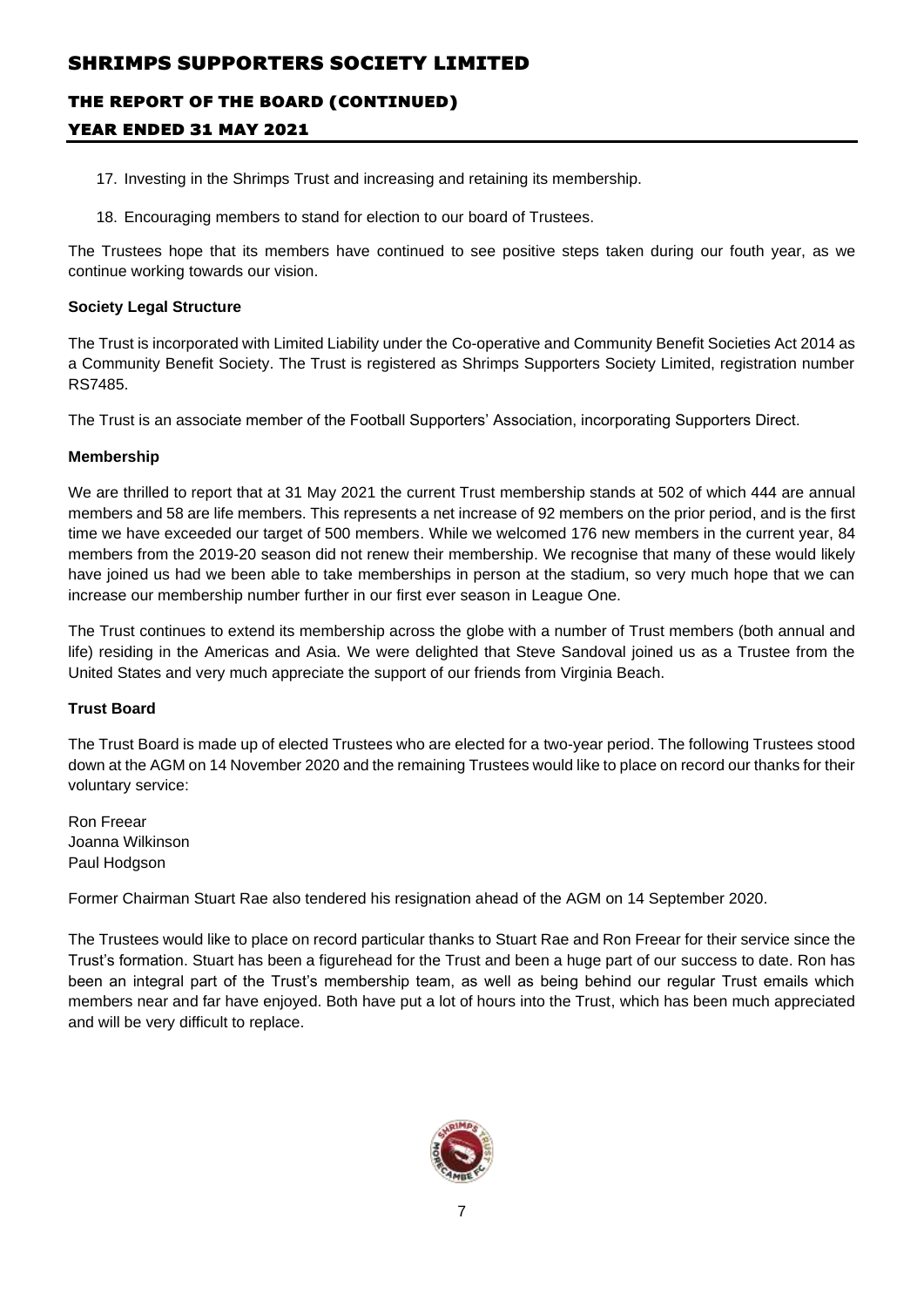# THE REPORT OF THE BOARD (CONTINUED)

### YEAR ENDED 31 MAY 2021

The Trust board members who were elected to serve from the AGM on 14 November 2020 and have served to 31 May 2021 are:

| Steve Doran<br><b>Jack Steer</b><br>Joanna Wilkinson<br>lan Lyon<br>Paul Hodgson | Chair<br>Treasurer<br>Secretary | Re-elected 14 November 2020<br>Re-elected 14 November 2020                             |
|----------------------------------------------------------------------------------|---------------------------------|----------------------------------------------------------------------------------------|
| Rob Wilkinson<br>Jason Arrowsmith<br>Mickey Millar<br>Steve Sandoval             |                                 | Appointed 14 November 2020<br>Appointed 14 November 2020<br>Appointed 14 November 2020 |

After the year end, but before the approval of the accounts, the following Trustees were co-opted:

Joel Shooter *Co-opted 7June 2021*

Steve Doran, Jack Steer, Ian Lyon and Rob Wilkinson will all resign as Trustees at the forthcoming AGM on 21 October 2021 and may offer themselves for re-election. Mickey Millar tended his resignation on 26 August 2021.

The Trustees who have served the Trust during the year continue to do so without any remuneration or expenses and are fully paid-up members of the Trust in their own right. The Trust is indebted to the Trustees for the time that has been spent on an entirely voluntary basis.

The Trustees continue to place on record their sincere thanks to other individuals who have supported the work of the Board on a voluntary basis during the year. In particular we would like to thank Rob Ellis, Dave Freear and Jimmy Goulding for their support and assistance.

### **Review of the period**

The year to 31 May 2021 has been the most challenging year for football supporters in our lifetime. The measures introduced by the government to control the spread of Covid-19 has meant that for much of the season supporters have been unable to attend any matches, unable to meet their fellow supporters, and unable to participate in the Morecambe community that we know is a huge part of many members lives.

Naturally, the pandemic has also had an impact on the Trust's ability to conduct its business. The activity we have reported for the year has been limited in scope and largely driven from a small number of Trustees at home, meeting online. Hopefully this report shows we have still been active!

### *Centenary Flag*



Early on in the season we were delighted to be able to finally get our centenary flag in place at the Mazuma Stadium. While supporters were forced to watch games from home through iFollow we were determined to get the flag in place and on-view to celebrate the Club's centenary year.

We hope that supporter's will be able to see the flag in person before long – although the size cannot be appreciated through a TV screen and therefore the real hope for the coming season is that there is no opportunity for the flag



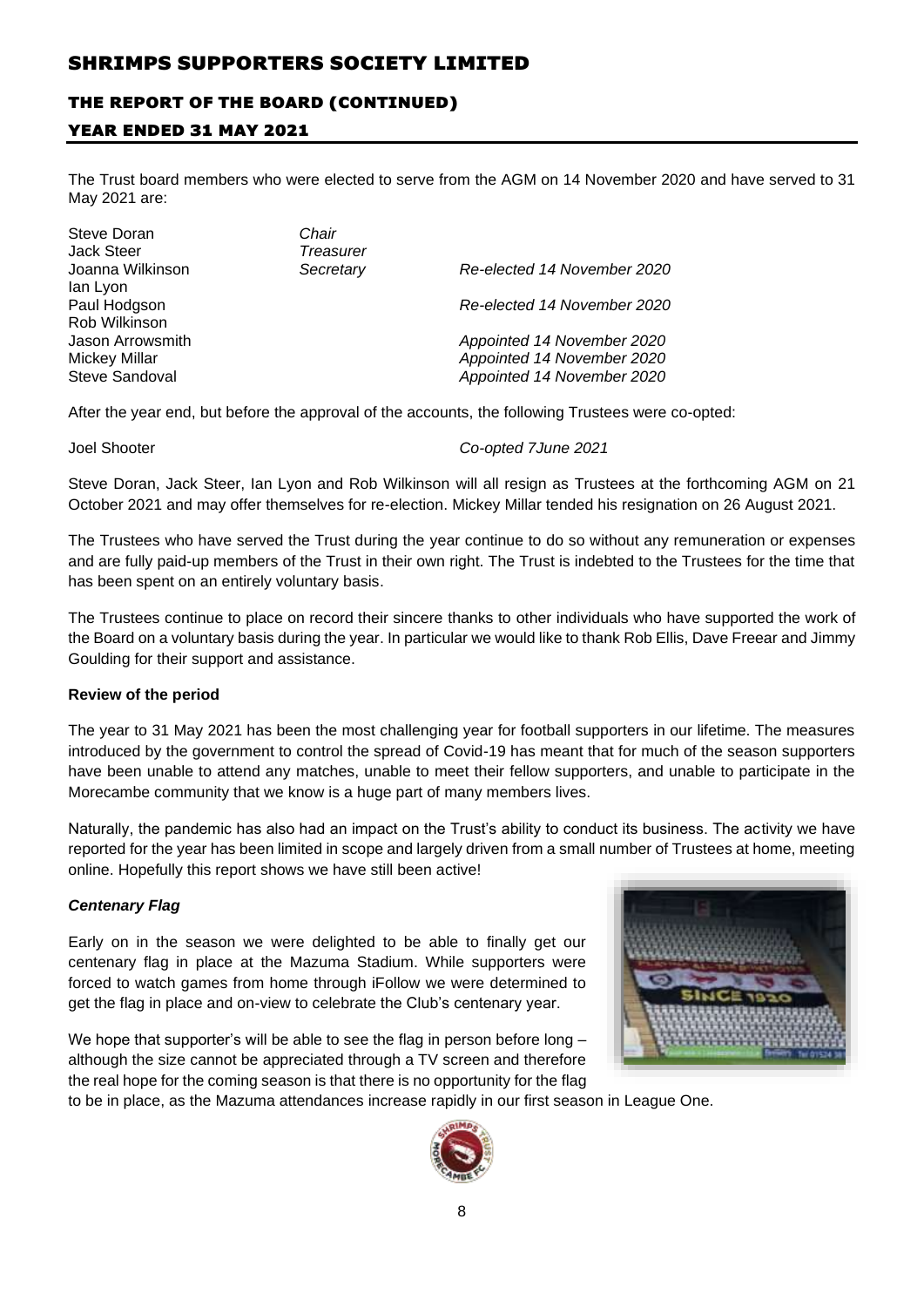# THE REPORT OF THE BOARD (CONTINUED) YEAR ENDED 31 MAY 2021

# *AGM and Member Engagement*

The Trust held its third AGM in November 2020 through a Zoom meeting due to the pandemic restrictions. We were still joined by a number of members who were able to hear our review of the financial performance for the year to 31st May 2020.

Our AGM was much later in the year as we were very much hoping to still hold it in person, but as we now know restrictions have continued for well over a year. We hope to return to holding an event at the stadium this coming year, retaining the option for people to watch online if it is more convenient.

The pandemic has had a material impact on all aspects of the Trust's operations, including our engagement with members. After the first lockdown we conducted a survey of Morecambe



supporters to get an understanding of how the pandemic had impacted them. The Club were very appreciative of our report which gave feedback not only on how supporters might have felt returning to the stadium, but also on how much football and specifically Morecambe FC means to so many people.

We acknowledge that not being able to be part of the match day experience has had a significant impact on supporters and their mental health. Morecambe Football Club is a family to a lot of people, and we are all delighted to see a full and proper return in the 2021-22 season.

During the year we have continued to have a presence on all social media channels, as well as our regular emails to members. We want to improve significantly in this area and the appointment of Joel Shooter post year end will give us some much-needed expertise and resource to do so.

### *Club Engagement*



One of the principal aims of the Trust is to open up increased dialogue with the Football Club and this has strengthened considerably in the year as now meet monthly with James Wakefield.

Our discussions with the Board have always been constructive and have allowed us to discuss various ideas and initiatives, working together, as well as ensure that member's questions are put directly to the Board. We really feel that the relationship is blossoming and this is for the benefit of both the Club, our members and ultimately the whole Morecambe community.

### *Stronger Together*

Working together in the interests of Morecambe FC extends further than just a relationship between our Trustees and the Board of Morecambe FC. We continue to be very appreciative of the support of a number of businesses in the area, many of whom contribute a great deal to the Trust and in turn, Morecambe supporters.

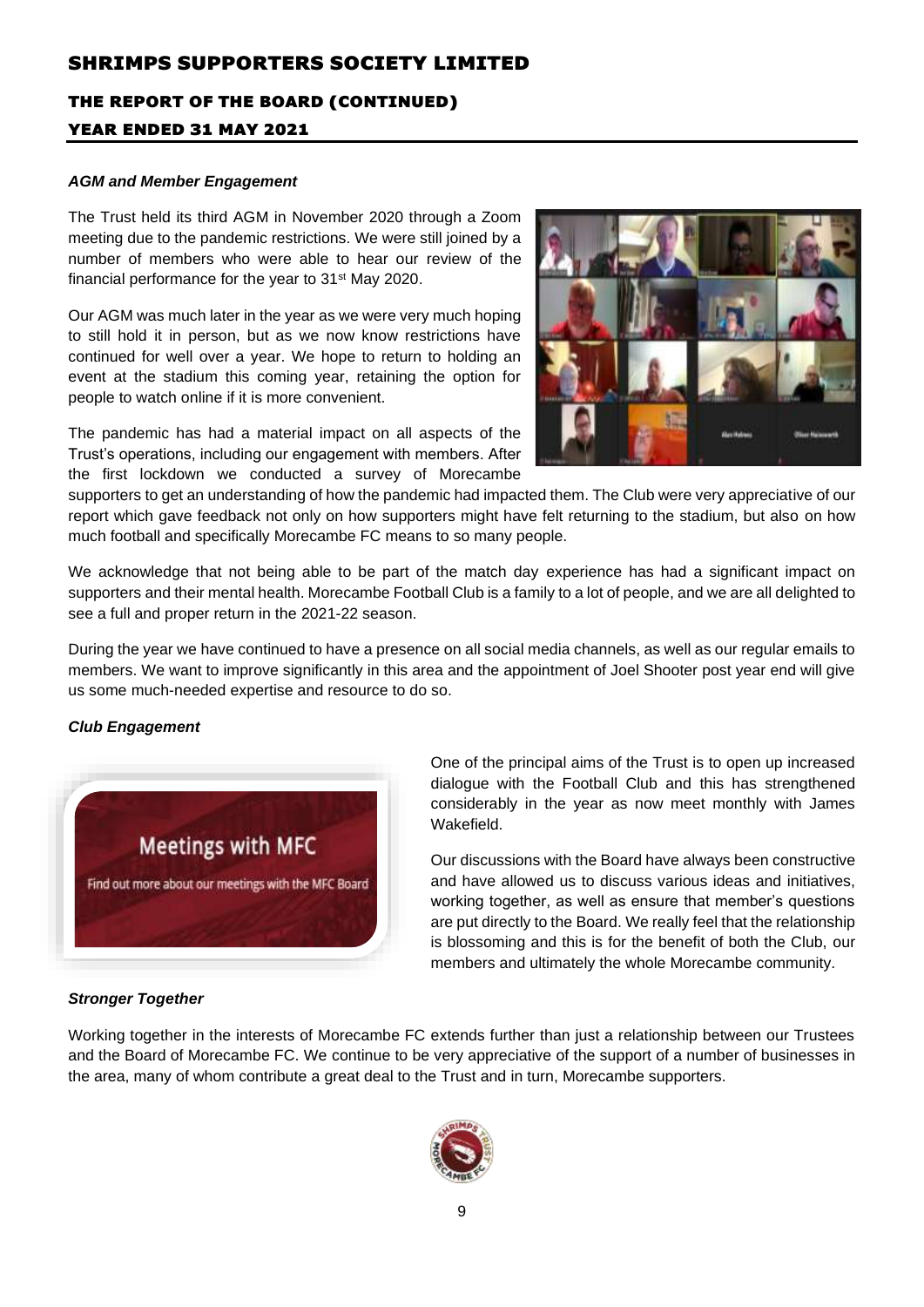# THE REPORT OF THE BOARD (CONTINUED)

### YEAR ENDED 31 MAY 2021

We are extremely grateful for the support of Rob Ellis and Two Stories who maintain our website for us, along with supporting us with design and artwork such as our membership badge and

centenary flag. We are thankful for the expertise but also the time involved in assisting us entirely free of charge.

We also continue to offer a number of discounts to our members across the local area, and this is only possible due to the support of these businesses to the Trust.

While we appreciate that due to the restrictions imposed by the government this year, many members have not been able to take advantage of the discounts, they are ready and waiting for when normality returns. Offers include 10% off at Spar on Thornton Road and 10% off Qualify Drive & Education. We also continue to offer members 20% off at the Hurley Flyer.

We are extremely grateful to all our partners for their continued support.

Despite the restrictions, members have still been entered into our monthly prize draws which occur during the football season. The top prize each month was changed to a Morecambe FC shirt this season, which is funded by the Trust. We are also fortunate to have a wide range of partners who provide us with prizes at no cost for us to offer to our members. The Trustees would like to thank, in no particular order:

- Buzz Bingo who donate bingo for 6 to each month's draw
- Burger King, Morecambe who donate family meals each month
- Salt Ayre who donate a special prize each month
- View café, Morecambe who donate a meal voucher
- Pizza Time, Morecambe who donate a tea time special
- Qualify Driving who donate free driving lessons
- Jo Jo Loves Gifts and Books, for a £20 voucher
- Fiona Pierce who donates beauty treatment vouchers
- Hair by Meru for free cut and finish vouchers
- The Boardwalk, Morecambe for drinks vouchers

We also did a special centenary draw this year in support of the Club – several lucky members received a package of merchandise as an extra bonus to our normal draw.

The draw continues to be great value for money – completely free with your £10 membership each year! If any other businesses are keen to work with us in our membership draw, please get in touch.



#### *Membership Packs*

In addition to the discounts and prize draws, members continue to receive a pack with their £10 membership fee which includes a limited-edition centenary badge that we are sure will be a real collector's item. Black Dragon Badges again produced an excellent quality pin badge as designed by Rob Ellis of Two Stories. We also included a new car sticker which mirrors our centenary flag design. We hope that members continue to find value in their membership packs as part of their £10 annual fee.



| 7th:<br><b>O1 Mark Wearing</b><br>avely Missility 9.68 Elizage King Mission                      |
|--------------------------------------------------------------------------------------------------|
| <b>Bth:</b><br><b>622 Grug Chass</b><br>Floor: 3:30 moving wouldn't fist Easiety Ellisting PFUSE |
| <b>Bth:</b><br><b>84 Jack Blow</b><br>First 139 Washington Waverspringsbanks to be               |
| 10th<br>Jon Drion<br>calculation for 2 of them Calls Winns                                       |
| 11th: 418 Gendon Wright<br>J. 10 Eat arest could at Haw by Mino M'class                          |
| <b>B Jason Arrowsmith</b><br>12th<br>Prize, 1710 Club rest Constitute Town by Monic M class      |
| the air of the company of                                                                        |
|                                                                                                  |
| <b>Street Founded</b>                                                                            |
|                                                                                                  |
|                                                                                                  |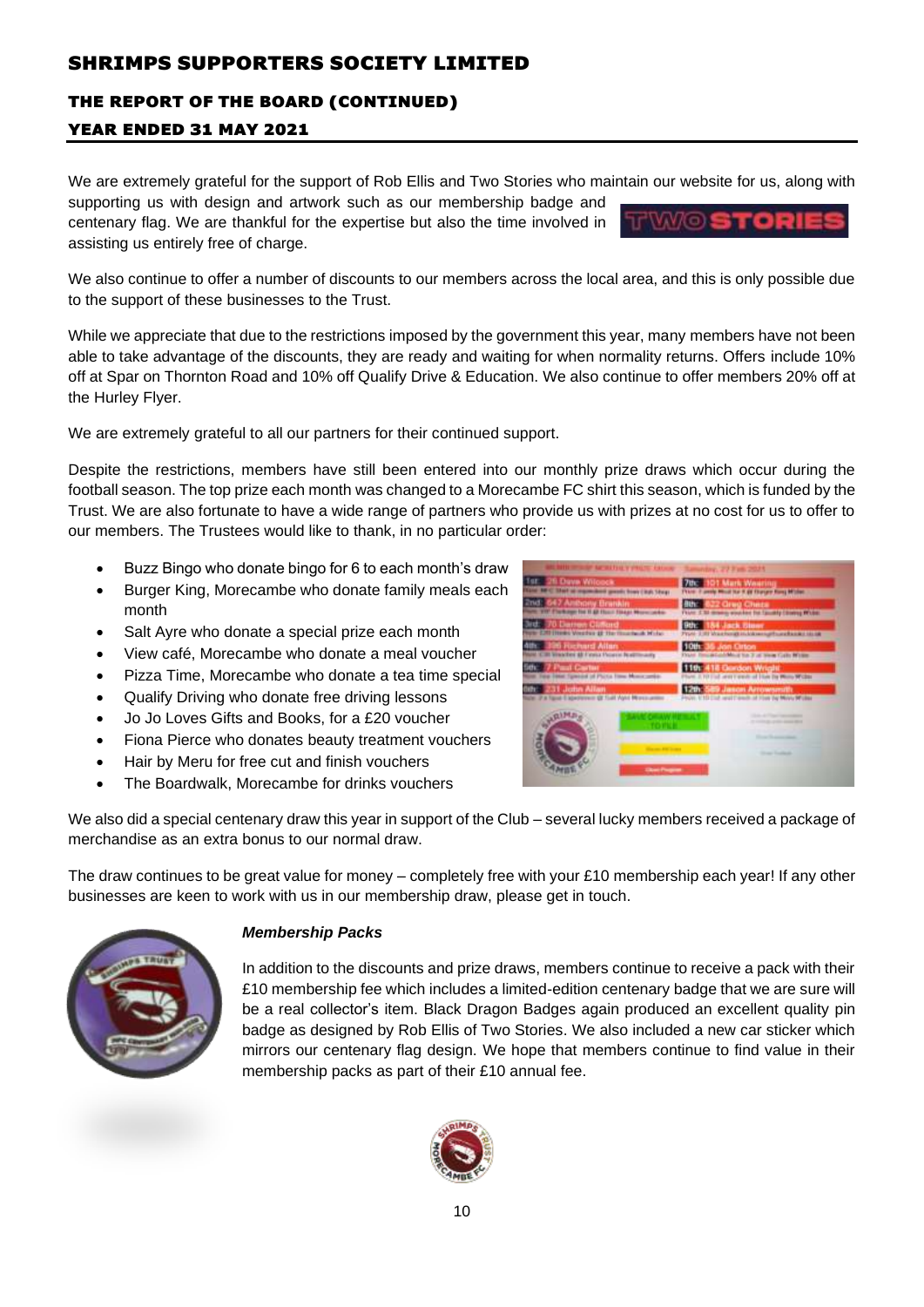# THE REPORT OF THE BOARD (CONTINUED)

### YEAR ENDED 31 MAY 2021

### *Community Spirit*

While our core objectives centre around the Football Club and the Morecambe FC fan base, we have not forgotten our obligations to our local community. The Trust has taken steps in the year to spread the Morecambe FC word as much as it can in the local area, thanks to the generosity of our members.

This year we supported an appeal from a local school who appealed for toys in the run up for Christmas to give to those children whose families were struggling in light of the financial impact of the pandemic.

We were absolutely blown away by the generosity of members and had to use external storage to store the number of gifts we received. The school were thrilled with the support from our community – a truly humbling response from everyone.

Morecambe Football Club is a community club and we are proud to be wearing the badge and promoting the good nature of all Shrimps fans in the community.



### *Events*

Unfortunately, the pandemic put a stop to any events in the current year, but we were able to hold a second (and hopefully last!) online quiz. Stuart Rae returned for a "Football League Years" Quiz which was well attended. Thank you, Stuart! We will be hoping to return to our normal format next season, when the Geoff Wilson Memorial Shield will be up for winning.

We are keen to put on as many events as are demanded by the memberships, but as always we need help to get ideas off the ground! If you are interested in helping us arrange social events for members, please consider getting involved with the Trust. No experience necessary!



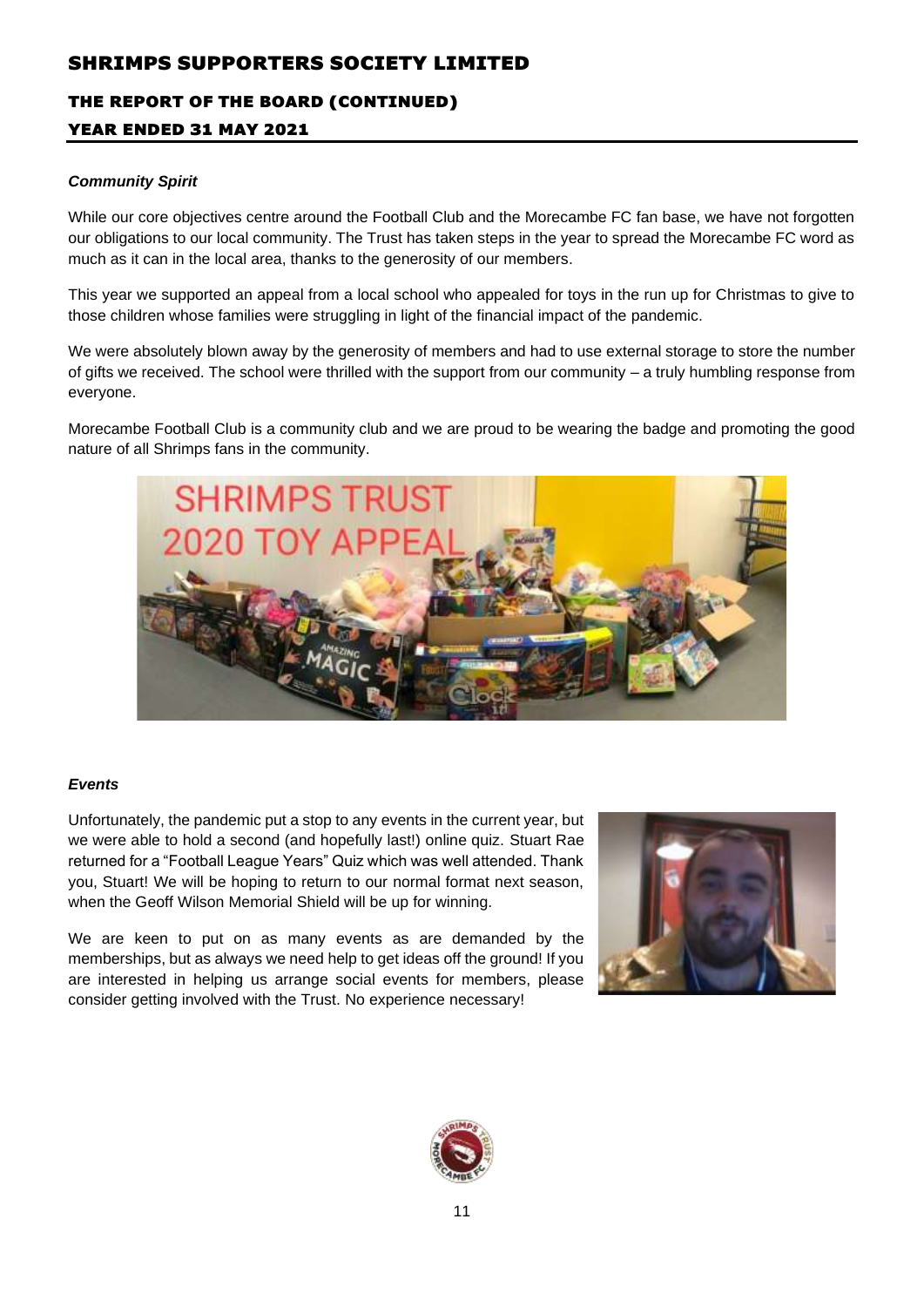# THE REPORT OF THE BOARD (CONTINUED)

### YEAR ENDED 31 MAY 2021

### *Shrimps Net Podcast*



On the same digital theme, this season we launched a new podcast for members and the wider Morecambe community. Headed by member and iFollow star David "Freez" Freear, the podcast has had a number of guests from the football club and been a welcome addition to our member engagement.

We really want to develop this area over the coming season and get more people involved in discussing Morecambe FC. Not only does it provide great content for supporters, but it also spreads the word about Morecambe FC. That can only be a good thing, and will help us drive up interest, support and attendances for the Club.

If you have any interest in getting involved in these projects – do let us know at [shrimpstrust@gmail.com.](mailto:shrimpstrust@gmail.com)

MORECAMBE FO

### *Flag competitions*

There will be few members who have not become more accustomed with technical resources over the last year, whether it is using Zoom or any other such programmes.

We took the chance to jump on the skills of our members by launching a competition to design some flags that we could have installed at the stadium particularly when there have been no supporters. Well done Stuart Rae whose design won the competition.

We are hoping to use our fund to get more flags created over the

coming season and have agreed with the Club that we will review and assess the available space in the stadium and order with specific locations and dimensions in mind. Look out for these in the coming year!

### *Trust Calendar and Merchandise*



A recurring income stream over the last 3 seasons has been the annual Trust calendar, which has become a popular Christmas present amongst Trust members. We were delighted to again produce a fantastic calendar which was sponsored to cover the cost of the printing, meaning that all sales proceeds went directly to the Trust. We are grateful to Ian Lyon, Mike Williamson and Matt Rushton for providing photos for the calendar, as well as to Steve Doran who put in the many hours required to pull the calendar together.

Selling merchandise remotely has proved a challenge this year as you would expect, but it is a time consuming effort for our volunteer trustees anyway, and therefore we expect to reduce our offering going forwards as we focus our time elsewhere. Contact us quickly if you are interested in any final stock items, as they could be the last available!

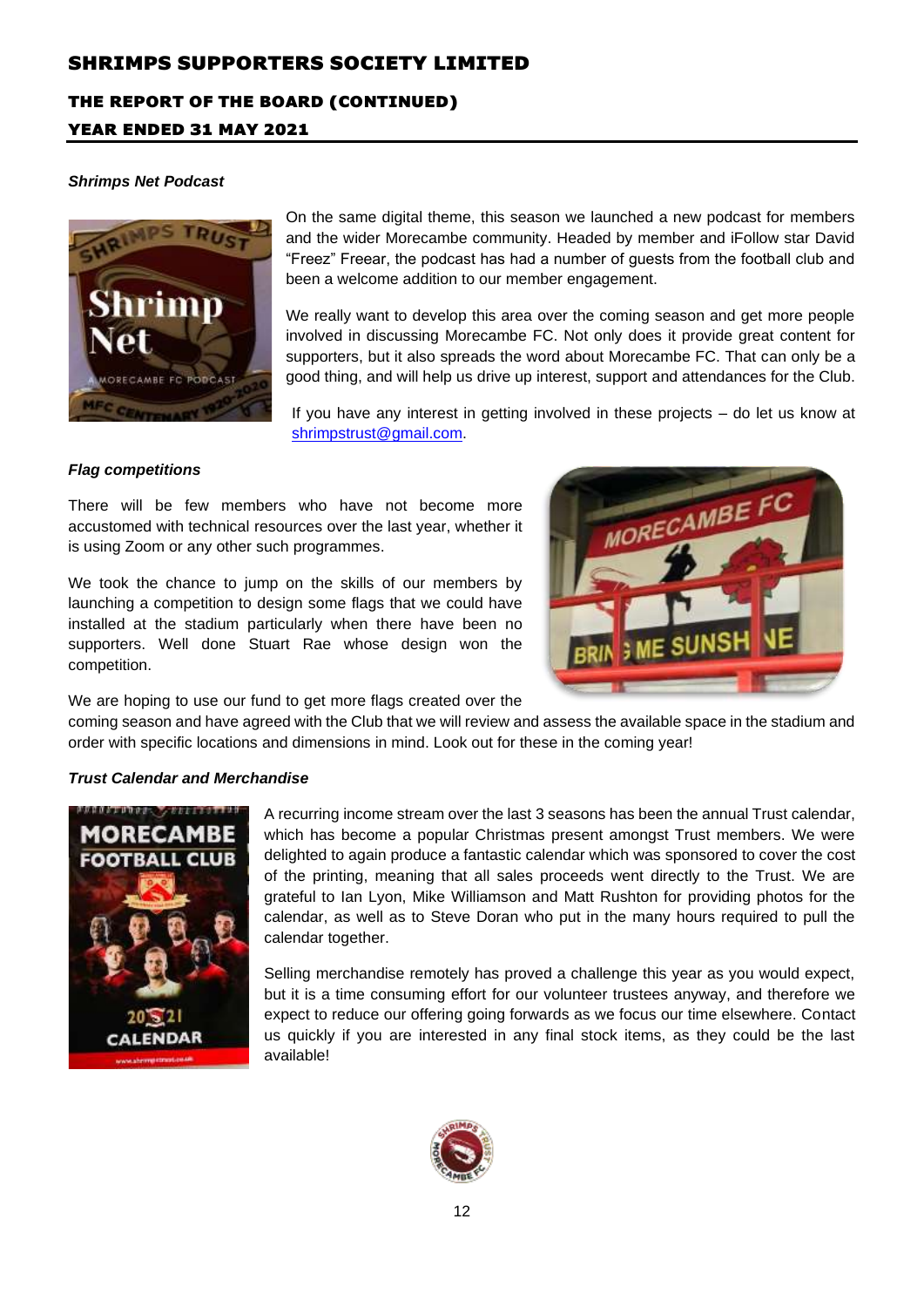# THE REPORT OF THE BOARD (CONTINUED) YEAR ENDED 31 MAY 2021

### *Player sponsorship*

Members may ask how we have applied the income we have generated this year, and the simple answer is that to a large extent we have not been able to. The pandemic has stalled any project plans we had, and all of us have had to react to the restrictions not only in respect of the Trust, but also our personal and working lives.

One of the ways we have supported the Club during the period is through player sponsorships. At the start of the season we committed to sponsoring Ben Pringle. In January we also approached the Club to sponsor some of the new additions that Derek had brought in and as such, the Trust were also the official sponsor for Kyle Letheren, Alex Denny and Brad Lyons. As part of the sponsorship deals we should also receive a match shirt for each player, so we will seek to generate further funds which will in turn support the Club even further.



### *Christian Mbulu*

Like all Morecambe fans, the Trust were devasted by the untimely passing of Christian Mbulu in May 2020. His memory has been kept alive by the team throughout the season and supporters will have seen Sam Lavelle's commendable actions in making sure Mbulu was part of our promotion celebrations at Wembley.





The Trust has also played its part on behalf of the membership, firstly by purchasing a wreath for Christian that was left outside the stadium alongside other tributes left by supporters. We also wanted a more permanent reminder of Christian and in a joint initiative with Sam Lavelle and the first team squad, we now have a banner for Christian which is on display at the Mazuma. It was important to us that this was a joint project to show the solidarity between the team and the players and therefore it was jointly funded by both. RIP Christian.

### *Adam Robson*

In similar sad news, we were extremely upset to hear about the passing of long-term Shrimps supporter Adam Robson. Adam was a dedicated Shrimp and in the Christie Park days, a regular in the York Hotel. He was a loyal member of the independent football travel club, organised by Mick Birch and travelled up and down the country. Since relocating to the Midlands, Adam was supported by The Giles' Trust, the Brain Tumour Research Fund at the Queen Elizabeth Hospital Birmingham and in his memory, we launched a Just Giving Page which raised £1,195 in his memory. Thank you to everyone who contributed. RIP Adam.



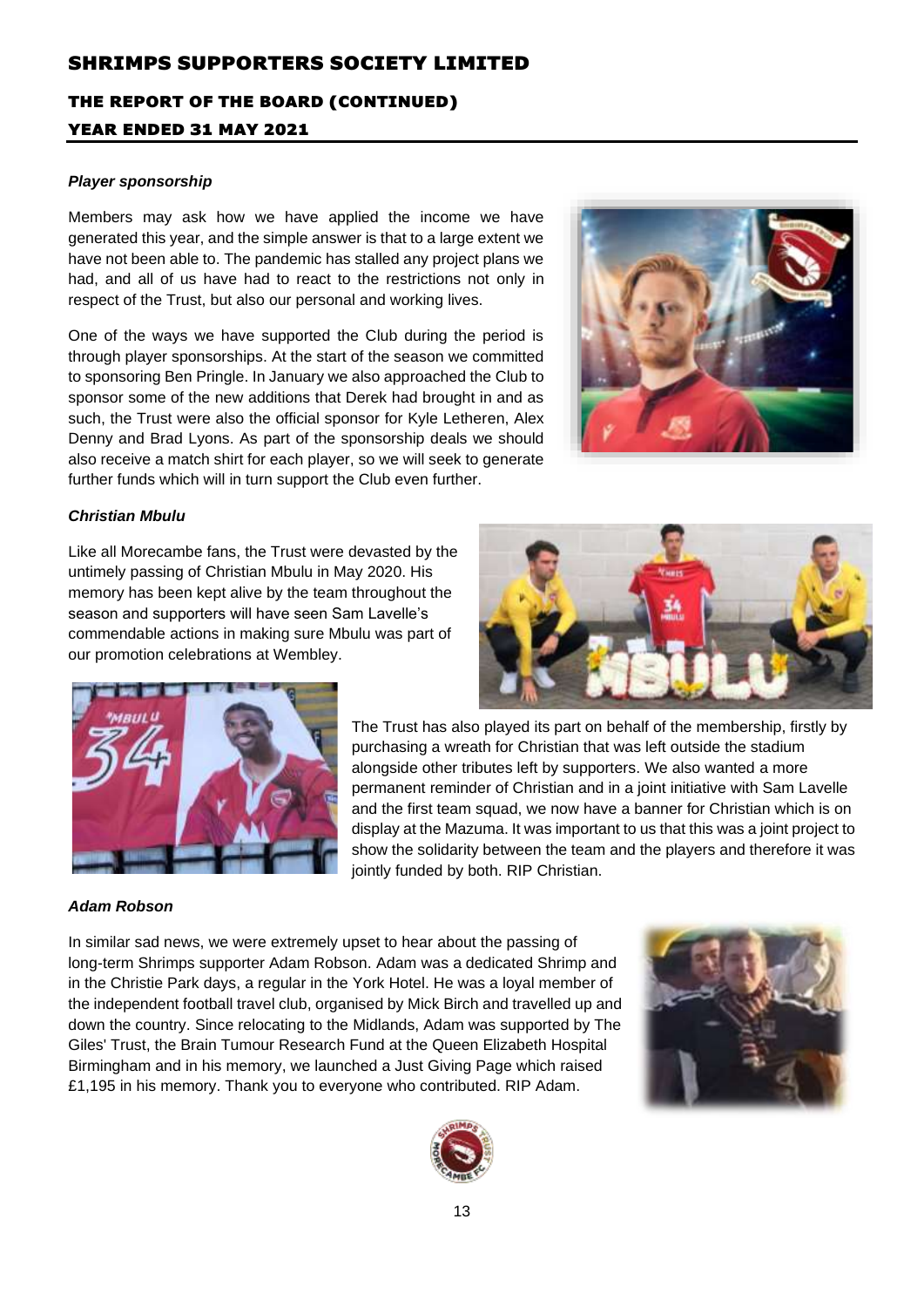# THE REPORT OF THE BOARD (CONTINUED) YEAR ENDED 31 MAY 2021

#### *Wembley*

The final few weeks of the season would have brought immense pleasure to Adam and the play off campaign and return to Wembley was certainly a huge reward to all Morecambe fans who have suffered over the last year through the pandemic and associated restrictions.

We acknowledge that the continued restrictions caused a number of problems in both the play off semi-final and Wembley trip, but we think everyone will agree that overall they were two fantastic occasions. Unfortunately with the short notice and through a lack of resource, the Trust was unable to run coaches to Wembley but we were pleased to support our discount partners at The Boardwalk in their efforts. We thank Charlie Edwards for making all the arrangements and for supporting our members with a discount on travel.



Rest assured we have resumed providing low-cost travel in our League One campaign, offering big savings on other travel options. We are sure you are as eager as us to visit all these new stadiums as we are!

### *POTY Award*

It is an honour for the Trust as the incumbant supporters club for Morecambe FC to issue the Supporters' Player of The Year award. Following our Wembley success it was fitting that this year it would be awarded to goal scorer Carlos Mendes Gomes who had a superb season throughout. There were many strong candidates for the award this year, but Carlos deservedly came out on top in the poll and we will be delighted to award him with the trophy when the time is right. Well done Carlos, and good luck in the Championship with Luton Town!

### *Financial performance*





Income has fallen this year by £4,773 principally due to us having no away travel income due to the pandemic (2020: £5,800 away travel income). Underlying income has actually increased with membership income going up by £562 to £4,459 thanks to our increased membership. We are also extremely grateful to receive £927 in donations this year. We would like to thank Stuart Rae, Kevin Sutcliffe, Travis Haselswerdt, Phil Smith, Steve Sandoval and Jeffrey Till for their generosity during the year.

Our annual calendar generated £1,016 despite the logistical challenges selling remotely, while we still managed to generate £216 in merchandise sales (mainly through our centenary badges). A further £300 was generated through sponsorship – thank you to our friends at Spar Thornton Road and Northgate Autobody for their continued support.

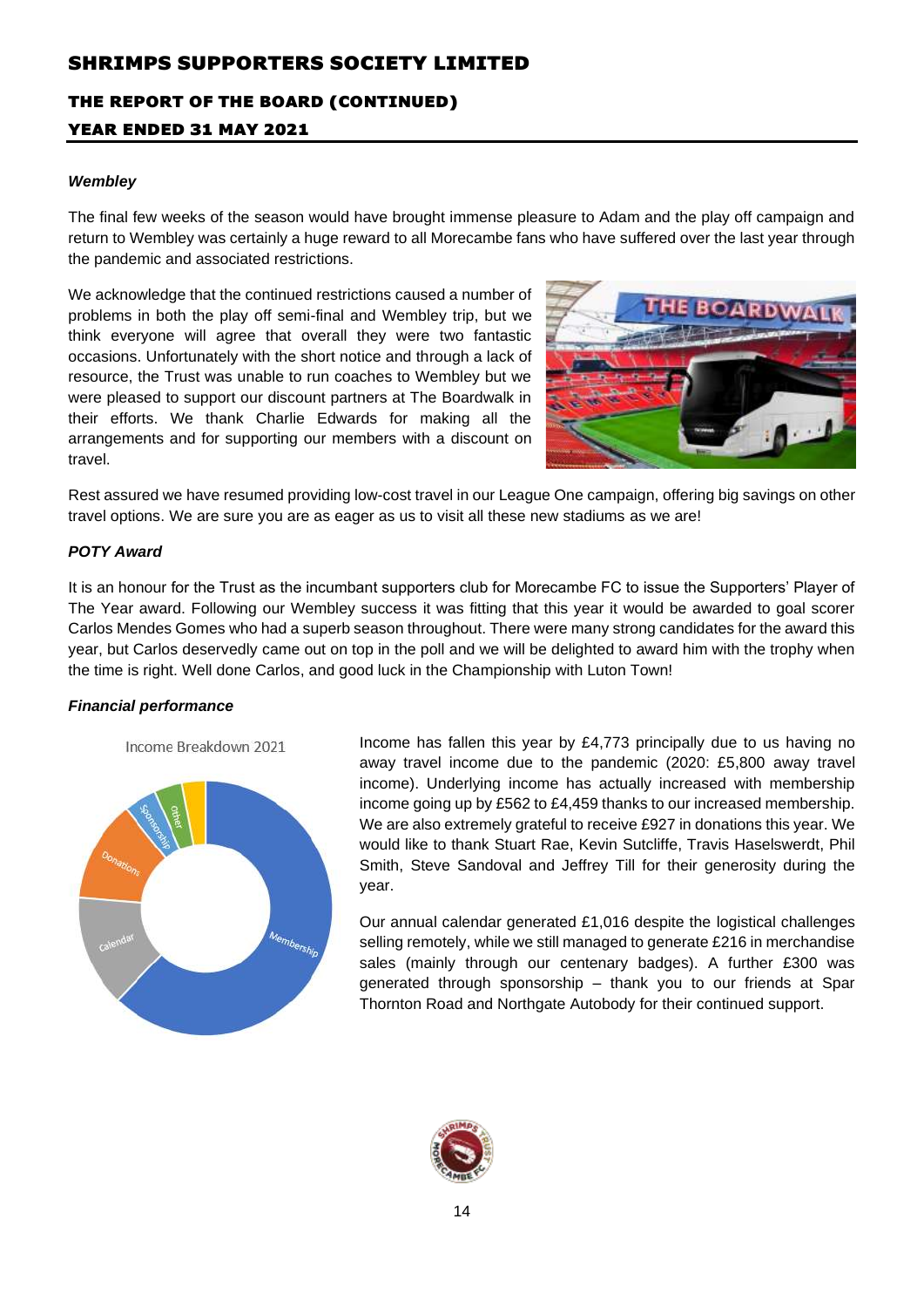# THE REPORT OF THE BOARD (CONTINUED)

### YEAR ENDED 31 MAY 2021

The generation of all of the above income streams stems from the hard work of the Trustees, who give up their time voluntarily to drive income to fund Trust initiatives to the benefit of Morecambe Football Club.

The main costs within the year naturally relate to the income streams above. This includes merchandise and calendar costs of £425 (2020: £783). Excluding away travel costs last year, expenditure is broadly similar at £4,020 (2020: £4,212). It should be noted that due to the national restrictions we have certainly not been able to do as much as we would have liked during this financial year and we expect to be applying the surpluses we have made over the last few years in the coming year, and will likely therefore present a deficit.

The main costs relating directly to membership were member pack costs of £1,121 (2020: £867) and prize draw costs of £344 (2020: £448). The sum of these costs over our membership number for the year equates to a cost of around £3 per member which forms part of the £10 annual membership fee.

As detailed earlier in the report, we spent £500 sponsoring Morecambe players this year to show our support to the Club during the challenges of the pandemic. We also spent £516 on flags and various fitting costs to get the centenary banner in place at the Mazuma, as well as the new flags including the tribute to Mbulu. Hopefully these gave some joy to everyone watching on iFollow at home.

Reserves at the end of the period were £16,460 (2020: £13,306) although this includes the designated funds for "Raise the Roof", the Legends Wall and a Flag Fund as detailed in note 13. Although the Trustees have allocated funds for these purposes, there is no current commitment to spend the amounts and therefore the expenditure will be recognised in future periods. Cash funds held by the Trust at the balance sheet date were £21,917 (2020: £17,220) and the difference between these balances and reserves continues to mainly represent the deferred life membership income which is released over a 10-year period.

### **Internal controls and principal risks and uncertainties**

The Board has overall responsibility for ensuring that systems of internal control are established and maintained in order to manage risk. In meeting its responsibilities, the Board has adopted a risk-based approach to internal controls which are embedded within the normal management and governance processes. This includes the regular evaluation of the nature and extent of risk to which the Society is exposed.

The Board consider that its main risk would arise from having insufficient cash resources to meet obligations. To mitigate this risk, appropriate budgeting is prepared and all expenditure is authorised at board level. The Trust considers it appropriate to retain an appropriate level of cash reserves as detailed in its reserve policy.

### **Plans for future periods**

The Trustees hope to continue the good work that has been performed to date to drive membership, promote further dialogue with the Football Club and encourage further social interaction amongst Morecambe Football Club supporters. The Trust are excited to work with the Club on the project for a roof behind the home terrace, and have several other project ideas in mind for our return to the Mazuma Stadium following the easing of Covid-19 restrictions. As always, the Trustees welcome any suggestions from the membership via email or social media.

The aim on field will be to retain our League One status, while our responsibility off it will be to continue to spread the word about our great Club and community, and get as many people down to the ground for match days as we possibly can. Challenge accepted!

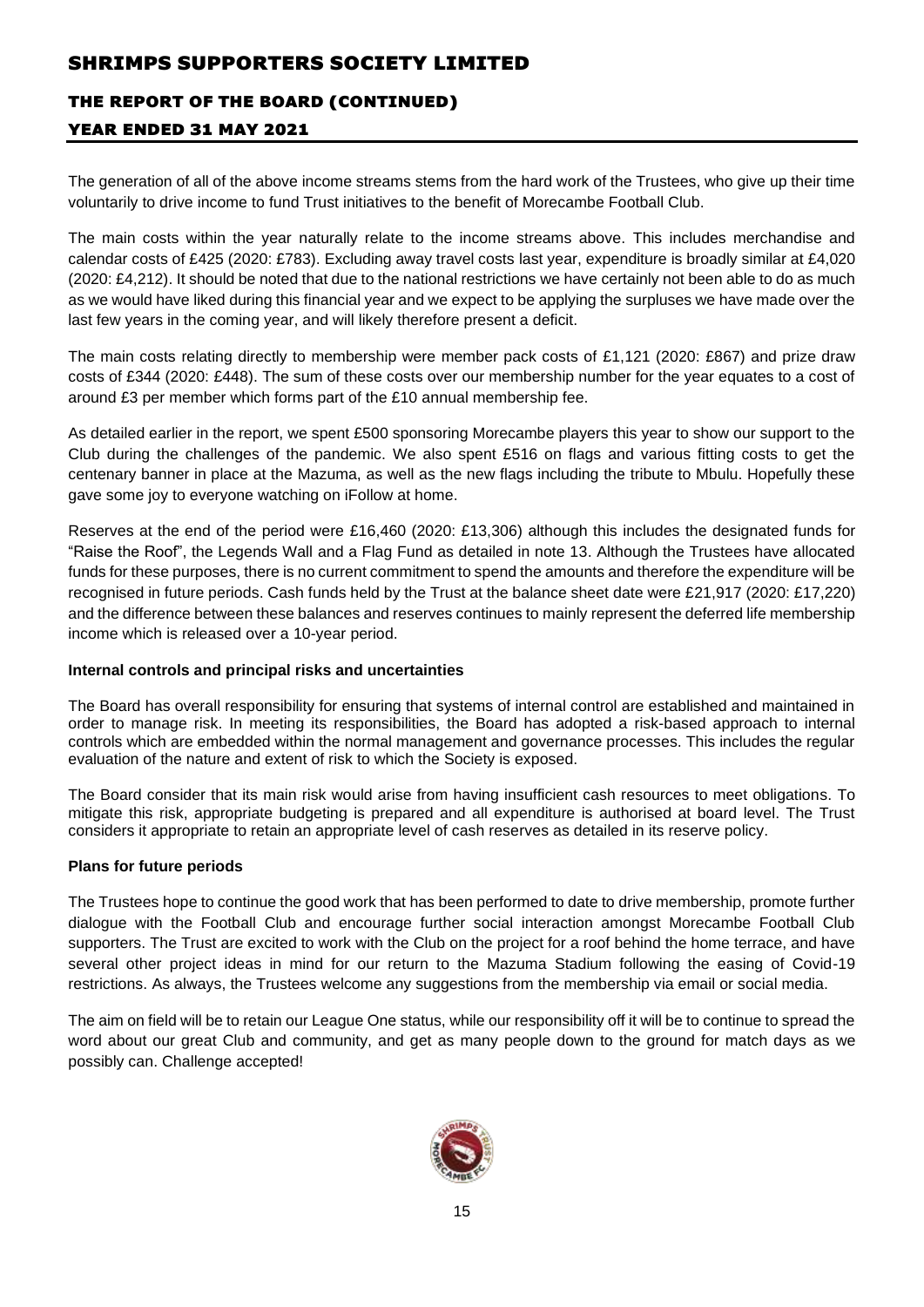### THE REPORT OF THE BOARD (CONTINUED)

### YEAR ENDED 31 MAY 2021

#### **Reserves Policy**

In line with other not for profit entities, the Trust Board consider that the Trust should always hold reserves equal to 6 months running costs to ensure that the entity has sufficient liquidity to meet all obligations. The Trust currently has reserves in excess of this policy.

A significant proportion of the Trust's reserves have been designated to be spent on specific projects which had not occurred in the year and did not give rise to an immediate liability. The expectation is that future periods will reflect deficits when this spending occurs and reserves will decrease.

The Trustees acknowledge the level of remaining reserves carried forward and note that these may be allocated to future large projects that are for the benefit of the members. The Board also consider it prudent to maintain additional reserves in the event that the Trust require such funds to ensure the continued existence of a football club in Morecambe.

The Trustees continue to invite the membership's suggestions on how to apply the reserves of the Trust through open meetings and online communication.

#### **Statement of board responsibilities**

The board is responsible for preparing accounts for each financial period which give a true and fair view of the state of affairs of the Society and of the income and expenditure of the society for that period. In preparing the financial statements, the Board is required to:

- Select suitable accounting policies and apply them consistently
- Make judgments and estimates that are reasonable and prudent
- State whether applicable accounting standards have been followed
- Prepare the financial statements on a going concern basis

The Board is responsible for keeping proper accounting records which disclose with reasonable accuracy at any time the financial position of the Society and to enable them to ensure that the accounts comply with the Co-operative and Community Benefit Societies Act 2014. It is also responsible for safeguarding the assets of the Society and hence for taking reasonable steps for the prevention and detection of fraud and other irregularities.

#### **Independent examiner**

The independent examiner, Mark Rose, was re-appointed during the year will be proposed for re-election at the forthcoming AGM.

### **Annual general meeting**

The Annual General Meeting will be held on 21 October 2021.

The Report of the Board was approved by the Board on 11<sup>th</sup> October 2021 and was signed on its behalf by:

Treasurer **Chair** Chair Chair Secretary

**Jack Steer Steve Doran Joanna Wilkinson**

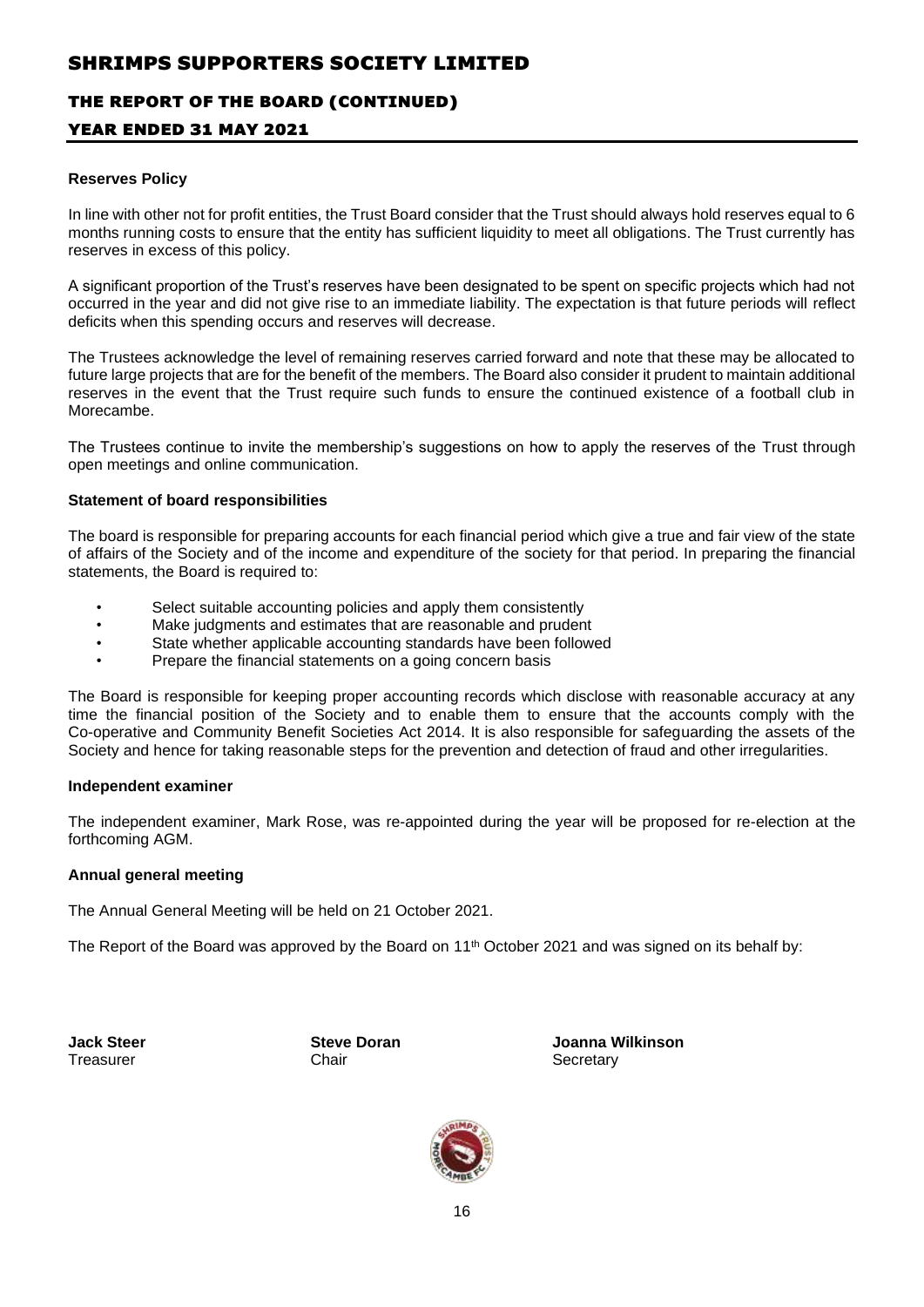### INDEPENDENT EXAMINER'S REPORT TO THE MEMBERS OF SHRIMPS SUPPORTERS SOCIETY LIMITED

### YEAR ENDED 31 MAY 2021

I report to the members on the unaudited accounts for the year ended 31 May 2021 set out on pages 18 to 31.

This report is made solely to the society's members, as a body. My examination work has been undertaken so that I might state to the society's members those matters I am required to state to them in an examiners' report and for no other purpose. To the fullest extent permitted by law, I do not accept or assume responsibility to anyone other than the society and the society's members, as a body, for my work, for this report, or for the opinions I have formed.

#### **Respective responsibilities of Society Board Members and the examiner**

The Society Board Members consider that an audit is not required for this period as an appropriate resolution was approved by the Board and has been ratified by Members at the Society's AGM. The Board consider that an independent examination is appropriate.

It is my responsibility to:

- examine the accounts
- follow the procedures laid down in the General Directions given by the Football Supporter's Association (incorporating Supporters' Direct); and
- state whether particular matters have come to my attention.

### **Basis of Independent Examiner's statement**

My examination was carried out in accordance with General Directions given by the Football Supporter's Association (incorporating Supporters' Direct). An examination includes a review of the accounting records kept by the Society and as a comparison of the accounts presented with those records. It also includes consideration of any unusual items or disclosures in the accounts, and seeking explanations from the Society Board Members concerning such matters. The procedures undertaken do not provide all the evidence that would be required in an audit, and consequently I do not express an audit opinion on the accounts.

### **Independent Examiner's statement**

In the course of my examination, no matter has come to my attention:

- which gives me reasonable cause to believe that, in any material respect, the Society Board Members have not met the requirements to ensure that:
	- o proper accounting records are kept
	- $\circ$  accounts are prepared which agree with the accounting records and comply with the generally accepted accounting requirements; or
- to which, in my opinion, attention should be drawn in order to enable a proper understanding of the accounts to be reached.

**Mark Rose ACA Chartered Accountant** C/O 63 Victoria Street Morecambe **Lancashire** LA4 4AF

11 October 2021

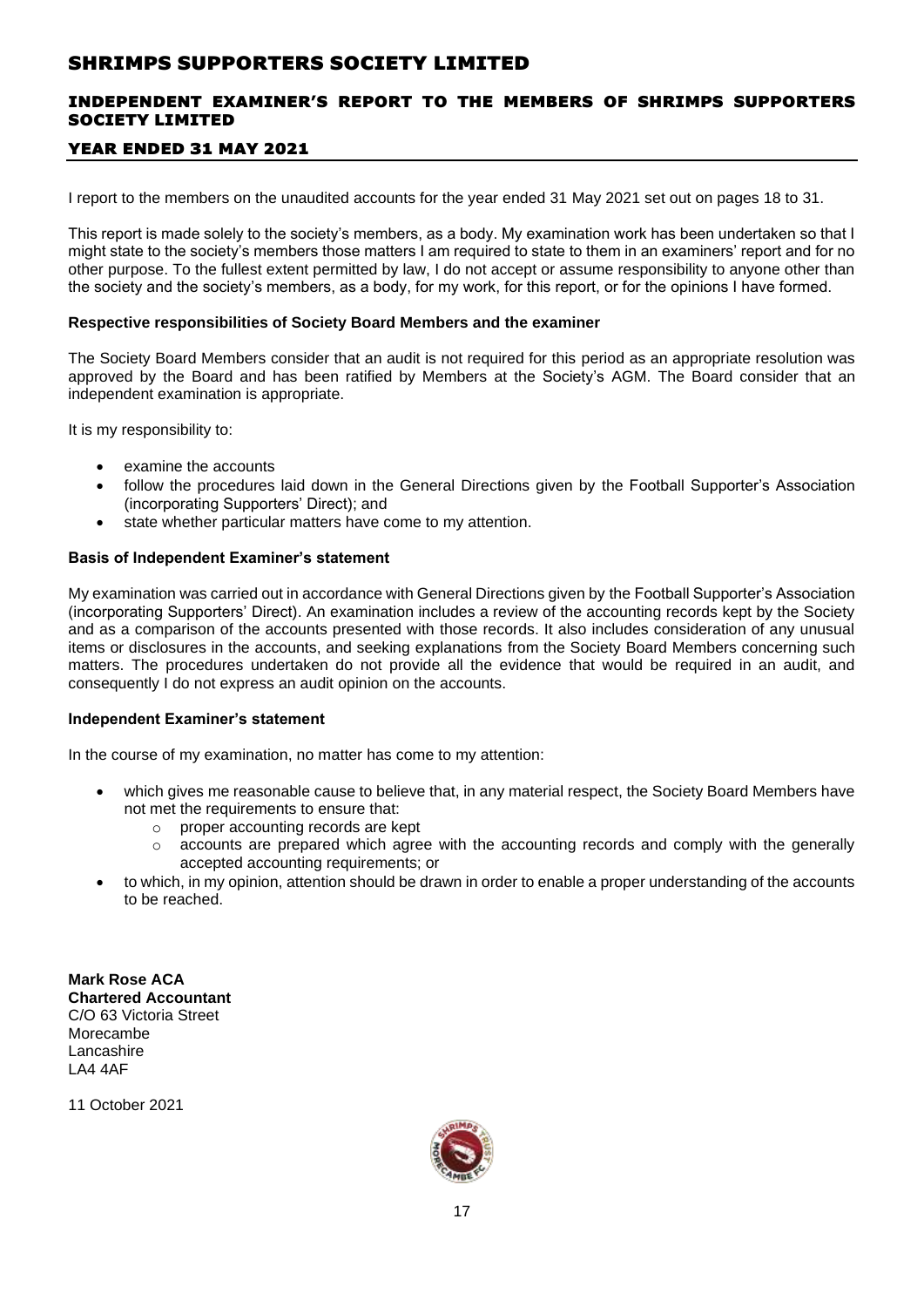# INCOME AND EXPENDITURE ACCOUNT YEAR ENDED 31 MAY 2021

|                                    | <b>Notes</b> | 2021<br><b>Total</b><br>£ | 2020<br>Total<br>£ |
|------------------------------------|--------------|---------------------------|--------------------|
| <b>Income</b>                      | 3            | 7,174                     | 11,947             |
| Expenditure                        | 4            | (4,020)                   | (8,942)            |
| Surplus from activities before tax |              | 3,154                     | 3,005              |
| Tax                                |              | ٠                         |                    |
| Surplus for the financial period   |              | 3,154                     | 3,005              |

All of the activities of the Society are classed as continuing.

The Society has no recognised gains or losses other than the results for the period as set out above.

These accounts were approved by the Board and authorised for issue on 11 October 2021, and are signed on their behalf by:

Chair Secretary

**Jack Steer Steve Doran Joanna Wilkinson**<br>
Treasurer Chair Chair Secretary

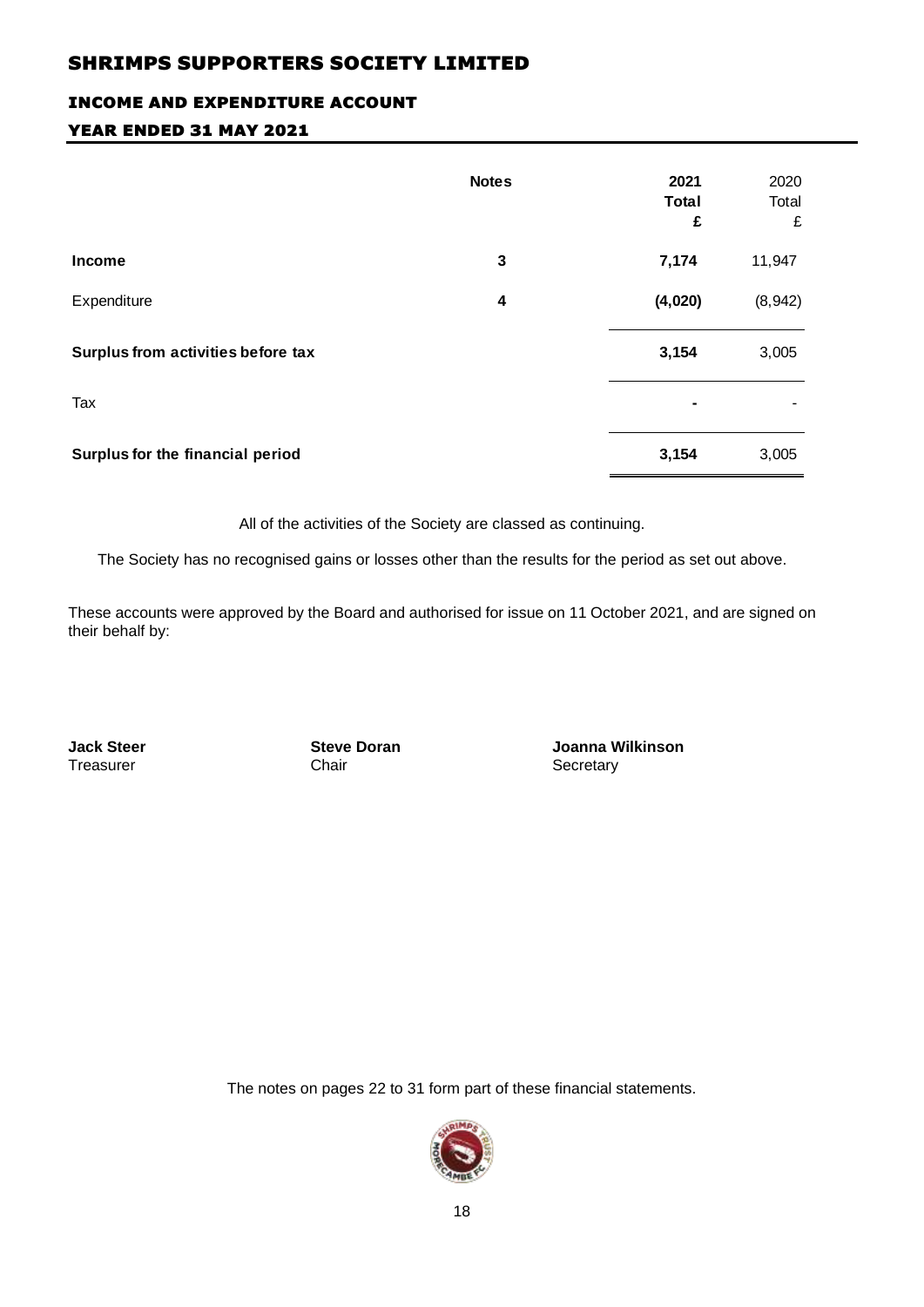### BALANCE SHEET

### AS AT 31 MAY 2021

|                                                            | <b>Notes</b>     | 2021     |          | 2020     |         |
|------------------------------------------------------------|------------------|----------|----------|----------|---------|
|                                                            |                  | £        | £        | £        | £       |
| <b>Fixed assets</b>                                        |                  |          |          |          |         |
| Investments                                                | 6                | 100      |          | 100      |         |
|                                                            |                  |          | 100      |          | 100     |
| <b>Current assets</b>                                      |                  |          |          |          |         |
| <b>Stock</b>                                               | $\overline{7}$   | 305      |          | 298      |         |
| Debtors                                                    | 8                | 265      |          | 334      |         |
| Cash at bank and in hand                                   |                  | 21,917   |          | 17,220   |         |
|                                                            |                  | 22,487   |          | 17,852   |         |
| Creditors: amounts falling due within                      |                  |          |          |          |         |
| one year                                                   | $\boldsymbol{9}$ | (2, 128) |          | (1, 242) |         |
| <b>Net current assets</b>                                  |                  |          | 20,359   |          | 16,610  |
| <b>Total assets less current liabilities</b>               |                  |          | 20,459   |          | 16,710  |
| Creditors: amounts falling due in<br>greater than one year | 10               |          | (3, 497) |          | (2,994) |
| <b>Total net assets</b>                                    |                  |          | 16,962   |          | 13,716  |
| <b>Capital and reserves:</b>                               |                  |          |          |          |         |
| Share capital                                              | 12               |          | 502      |          | 410     |
| Income and expenditure reserve                             | 13               |          | 16,460   |          | 13,306  |
| <b>Total funds</b>                                         |                  |          | 16,962   |          | 13,716  |
|                                                            |                  |          |          |          |         |

The members have opted to disapply section 83 of the Co-operative and Community Benefit Societies Act 2014 as prescribed in Section 84 and therefore these accounts are unaudited.

These accounts were approved by the Board and authorised for issue on 11 October 2021, and are signed on their behalf by:

Chair Secretary

**Jack Steer Steve Doran Joanna Wilkinson** 

### **Registered Society Number: 7485**

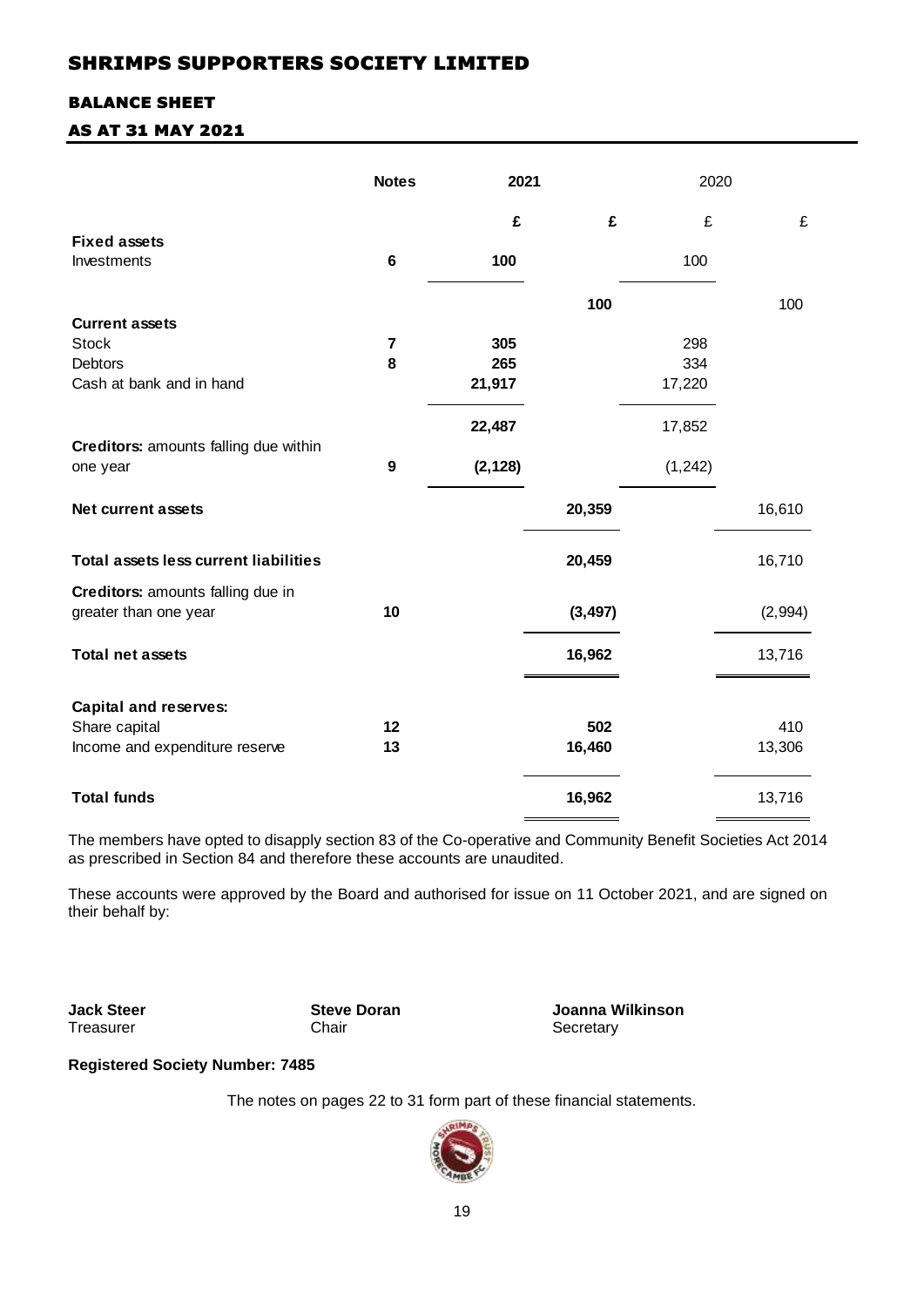### STATEMENT OF CHANGES IN EQUITY

### YEAR ENDED 31 MAY 2021

|                                          | capital<br>£ | Called-up Income and<br>share expenditure<br>reserve<br>£ | <b>Total</b><br>£ |
|------------------------------------------|--------------|-----------------------------------------------------------|-------------------|
| At 1 June 2019                           | 416          | 10,301                                                    | 10,717            |
| Surplus for the period ended 31 May 2020 |              | 3,005                                                     | 3,005             |
|                                          | 416          | 13,306                                                    | 13,722            |
| Share capital issued<br>Cancelled shares | 73<br>(79)   |                                                           | 73<br>(79)        |
| At 31 May 2020                           | 410          | 13,306                                                    | 13,716            |
| Surplus for the year ended 31 May 2021   |              | 3,154                                                     | 3,154             |
|                                          | 410          | 16,460                                                    | 16,870            |
| Share capital issued<br>Cancelled shares | 176<br>(84)  |                                                           | 176<br>(84)       |
| At 31 May 2021                           | 502          | 16,460                                                    | 16,962            |

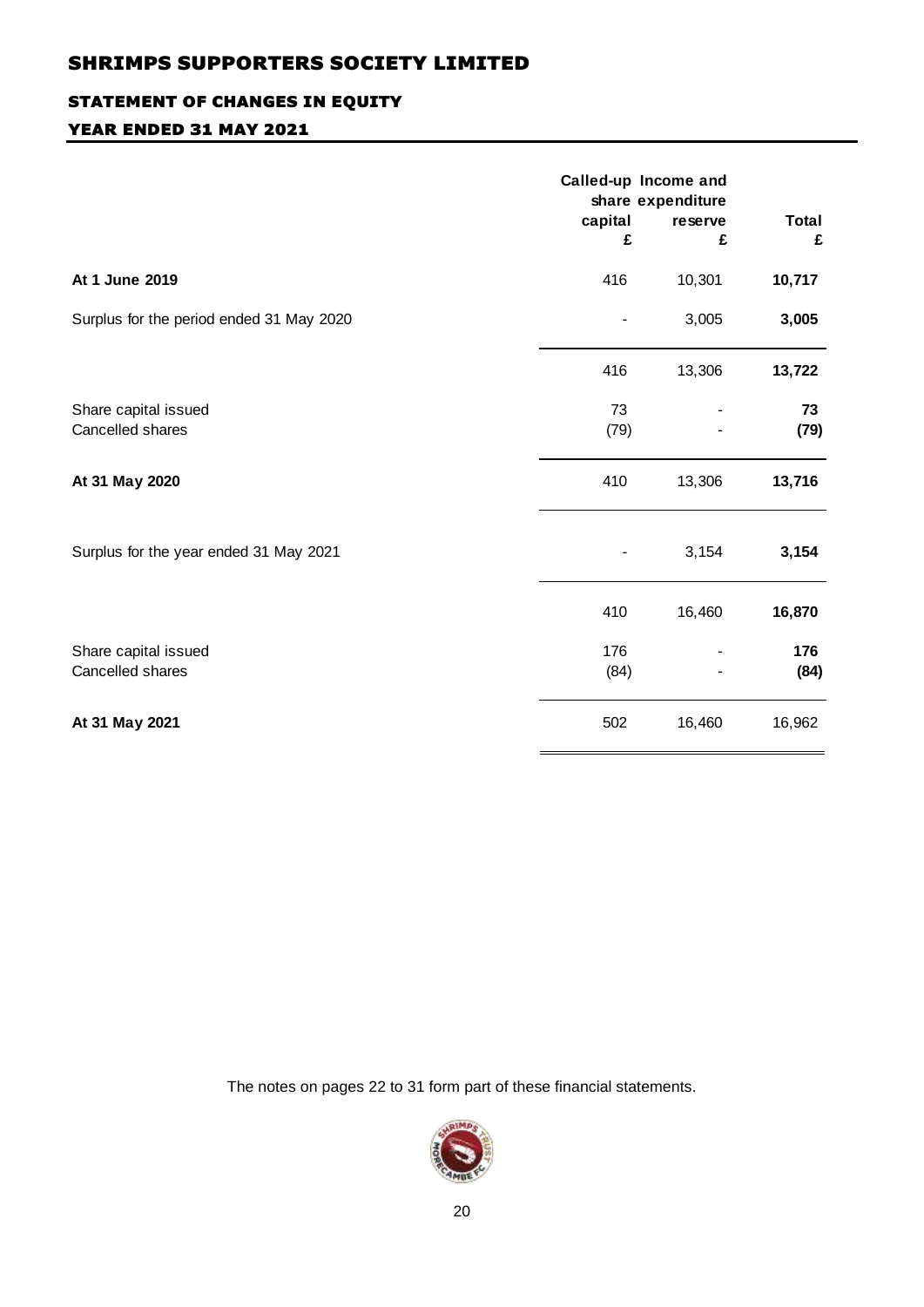### CASH FLOW STATEMENT

# YEAR ENDED 31 MAY 2021

|                                                                            | 2021<br>£ | 2020<br>£ |
|----------------------------------------------------------------------------|-----------|-----------|
|                                                                            |           |           |
| Net cash generated from operating                                          |           |           |
| activities                                                                 | 4,605     | 3,530     |
| Cash flow from financing activities                                        |           |           |
| Share capital issued in year                                               | 176       | 73        |
| Cancelled share capital                                                    | (84)      | (79)      |
|                                                                            | 92        | (6)       |
| Net change in cash and cash                                                |           |           |
| equivalents                                                                | 4,697     | 3,524     |
| Cash and cash equivalents b/fwd                                            | 17,220    | 13,696    |
| Cash and cash equivalents c/fwd                                            | 21,917    | 17,220    |
| Reconciliation of operating surplus to cash flow from operating activities |           |           |
| Surplus for the year                                                       | 3,154     | 3,005     |
| Decrease/(Increase) in stock                                               | (7)       | 318       |
| Decrease/(Increase) in debtors                                             | 69        | 12        |
| (Decrease)/Increase in creditors                                           | 1,389     | 195       |
| Net cash generated from operating activities                               | 4,605     | 3,530     |
| Analysis of cash and cash equivalents                                      |           |           |
| Cash at bank and in hand                                                   | 21,917    | 17,220    |
|                                                                            | 21,917    | 17,220    |
|                                                                            |           |           |

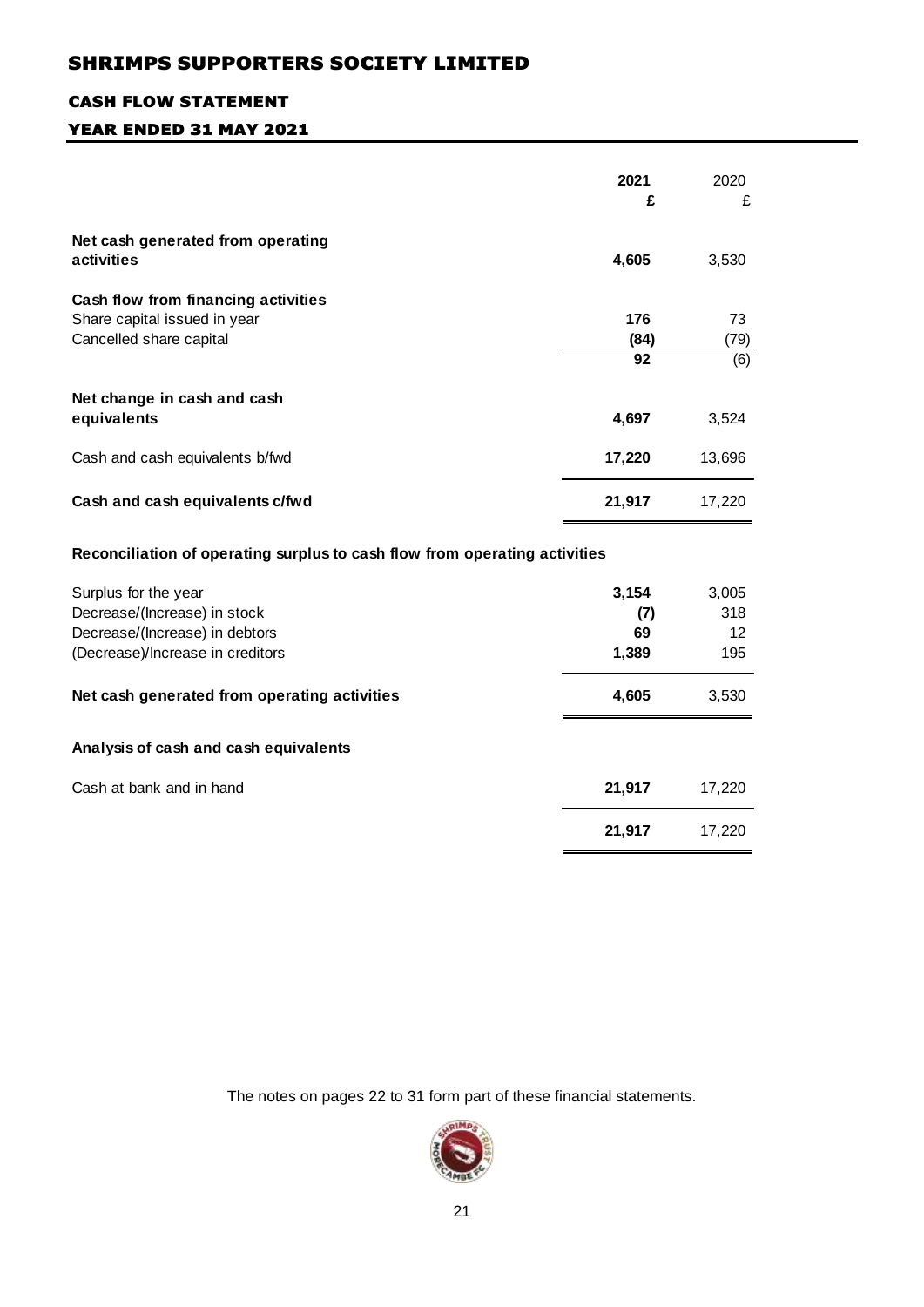### NOTES TO THE FINANCIAL STATEMENTS

### YEAR ENDED 31 MAY 2021

#### **1 Accounting policies**

The Trust is incorporated with Limited Liability under the Co-operative and Community Benefit Societies Act 2014 as a Community Benefit Society. The Trust is registered as Shrimps Supporters Society Limited, registration number RS7485.

The Trust is an associate member of the Football Supporters' Association, incorporating Supporters Direct.

#### **Basis of accounting**

The Financial Statements have been prepared in accordance with applicable accounting standards including Financial Reporting Standard 102 '*The Financial Reporting Standard Applicable in the UK and Republic of Ireland'* (FRS102). The Financial Statements are also prepared under the requirements of the Co-operate and Community Benefit Societies Act 2014. The Financial Statements have been prepared on a going concern basis under the historical cost convention.

The significant accounting policies applied in the preparation of these Financial Statements are set out below.

#### **Going concern**

The financial statements have been prepared on a going concern basis as the trustees believe that no material uncertainties exist. The trustees have considered the level of funds held and the expected level of income and expenditure for 12 months from authorising these financial statements. The budgeted income and expenditure is sufficient with the level of reserves for the Society to be able to continue as a going concern.

The Trustees continue to assess the impact of the COVID-19 pandemic but feel there is no material impact on the Society and the going concern basis of accounts preparation remains appropriate.

#### **Income**

Income represents membership income from Trust members who are able to join the Trust through its annual membership scheme. The Trust also offers a life membership scheme. Membership to the trust is considered to run alongside the entity's accounting period to 31 May. The Trust has also offered dual membership from part-way through this season to 31 May 2022 and has deferred the relevant proportion of this income.

Where a life member joins the Trust, their membership is spread over a period of 10 years which is considered to be a reasonable accounting basis for income recognition. This results in an annual charge to the income and expenditure account equal to that of an annual member for those 10 years.

Donations received by the Trust are recognised on an accruals basis where the Trust is aware that it is entitled to the funds. This is usually on receipt of the money.

Income received from the sale of goods (merchandise and calendars) and is recognised when the risks and rewards of ownership of those goods has passed to the buyer.

Away travel income and event income is recognised when the event has occurred and the Trust's responsibilities are fulfilled.

Where the Trust has assisted in organising events that have raised money for charitable causes and the collection of such money has not been controlled by the Trust, no income or the associated donation is recognised in these accounts.

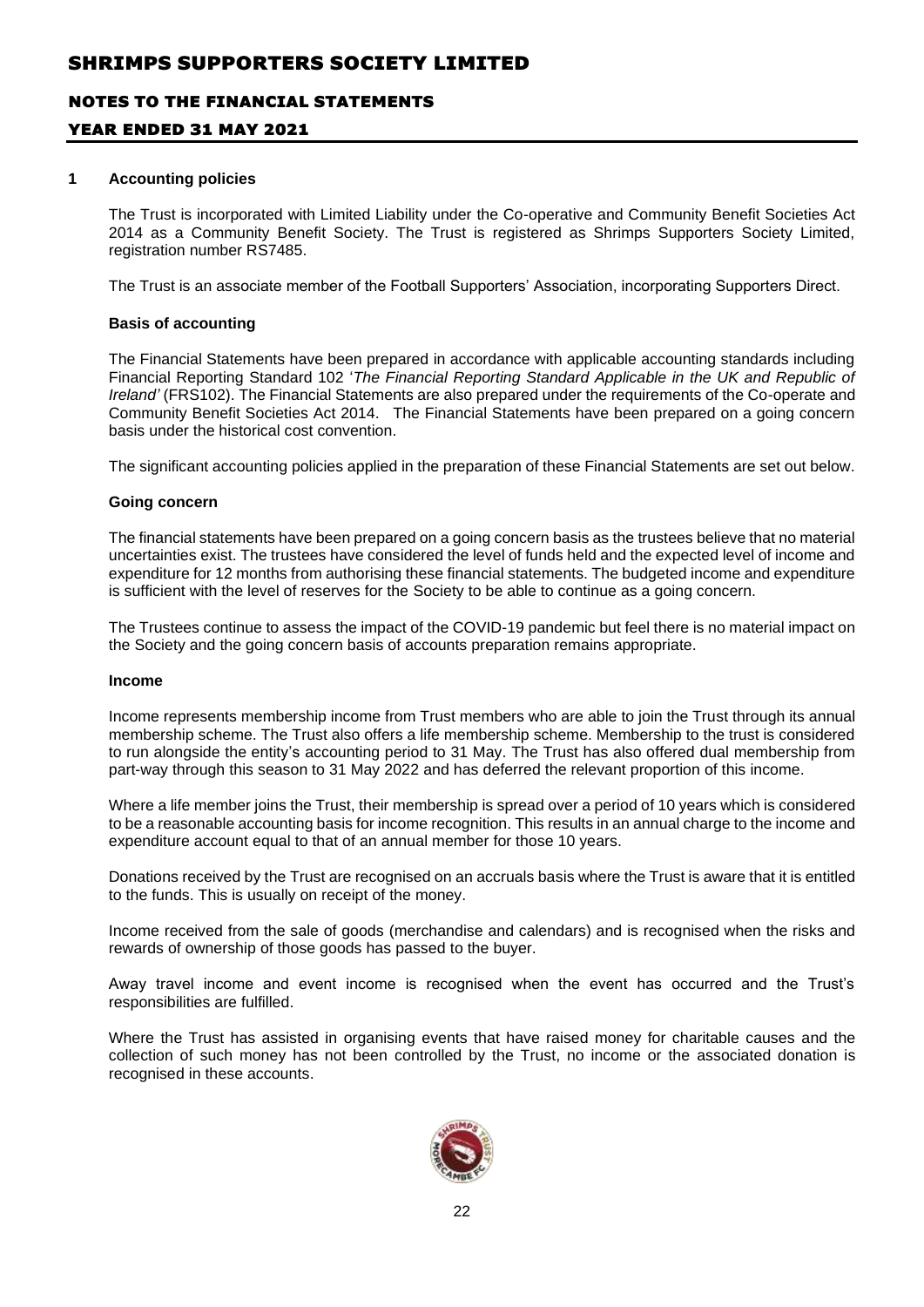### NOTES TO THE FINANCIAL STATEMENTS

### YEAR ENDED 31 MAY 2021

#### **1 Accounting policies (continued)**

#### **Expenditure**

Expenditure is recognised on an accruals basis in the financial statements when the Society has a legal responsibility to make payment. The Society is not VAT registered and all expenditure is included gross of VAT.

The Trustees have determined that items should only be considered for treatment as capital purchases if they exceed £250 in value. There has been no such expenditure in either period.

#### **Donated goods and services**

The Trust is most grateful for the support of many local businesses. In the event that the Trust receives a material good or service free of charge, if the value of this can be reliably measured, the Trust will reflect the cost of this gift and show an equal donation in the financial statements.

The Trust does not reflect any cost in these financial statements for the time benefit of its volunteers, including the Trustees, which is considered to add great economic benefit to the Trust and the wider Football Club. The Trustees are grateful for the support of all the Trust's volunteers.

#### **Investments**

The Trust holds a small investment in Morecambe Football Club Limited which allows its representation at the Clubs AGM which is considered to be in the interest of the Society's members. The investment in the Club is held at the cost to the Trust.

Shares acquired in an earlier period were acquired at par and further shares were transferred from previous supporter groups. No value has been attributed to these additional shares in the financial statements.

#### **Impairment**

Assets not measured at fair value are reviewed for any indication that the asset may be impaired at each Balance Sheet date. If such indication did exist, the recoverable amount is estimated and compared to the carrying amount. Where the carrying amount exceeds its recoverable amount, an impairment loss is recognised in expenditure through the Income and Expenditure Account.

### **Debtors and Creditors**

Debtors and Creditors receivable or payable within one year are recorded at transaction price. Any losses arising from impairment of these balances would be recognised in the Income and Expenditure Account.

Life membership which is spread over 10 years is deferred and the element that will be released in accounting periods exceeding 12 months from the balance sheet date is recognised in creditors due in more than one year. Such amounts are not discounted to present value on the grounds that any adjustment would be immaterial to these financial statements and would provide no additional clarity to the readers of the accounts.

#### **Cash and cash equivalents**

Cash balances are deposits held on call with banks and cash in hand balances. The Trust also operates a PayPal account to facilitate online memberships, and an iZettle account for point-of-sale purchases. The Trust has also made use of a GoCardless facility for taking direct debit payments.

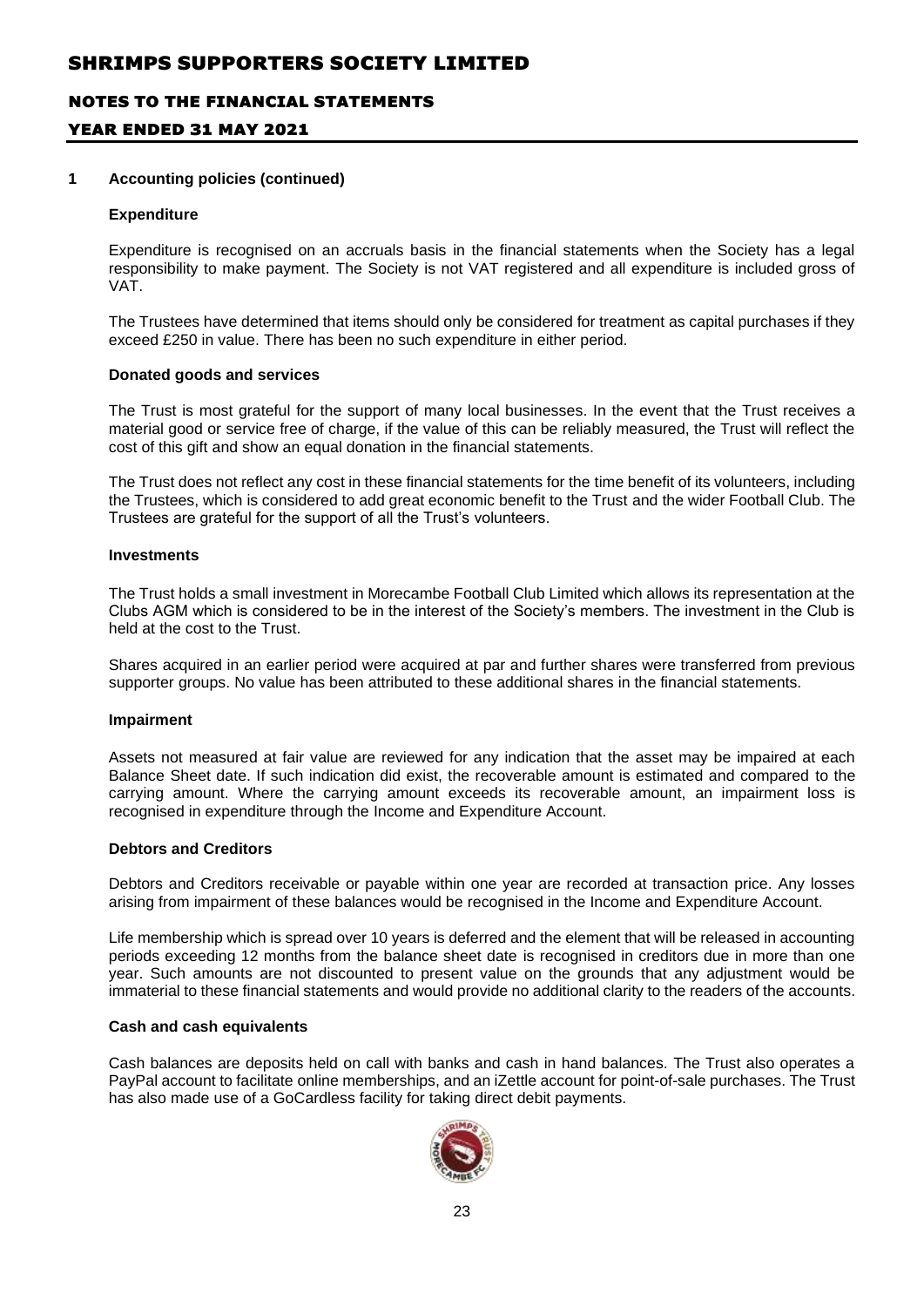### NOTES TO THE FINANCIAL STATEMENTS

### YEAR ENDED 31 MAY 2021

#### **1 Accounting policies (continued)**

#### **Stock**

Stock represents merchandise and other membership pack stock held at the balance sheet date and is recognised at the lower of cost and net realisable value. Where the Trustees consider stock to no longer have value, it is expensed in the current period.

#### **Share Capital**

Each member of the Society is allocated 1 ordinary £1 share from their initial membership subscription to the Society. Under the Society rules, if a member ceases to be a member of the Trust their share is cancelled and the amount subscribed becomes property of the Trust. A member ceases to be a member if their annual subscription is not paid.

#### **Reserves**

The Society's reserves are unrestricted however the Society is asset locked. The surpluses of the Society are not to be distributed either directly or indirectly in any way whatsoever to the members of the society but shall be applied to maintain prudent reserves and to make expenditure to achieve the Society's objects. The Trustees have designated funds in the year as described in note 13 to these accounts.

Pursuant to regulations made under section 1 of the Co-operatives and Community Benefit Societies Act 2014 all of the society's assets are subject to a restriction on their use.

#### **Financial instruments**

The Society has elected to apply the provisions of Section 11 'Basic Financial Instruments' of FRS 102 to all of its financial instruments. It has no instruments that fall under Section 12 'Other Financial Instruments Issues'. Financial instruments are recognised in the Society's balance sheet when the Society becomes party to contractual provisions of the instrument.

#### *Basic financial assets*

Basic financial assets, which include debtors and cash and bank balances, are initially measured at transaction price including transaction costs and are subsequently carried at amortised cost using the effective interest method. Financial assets classified as receivable within one year are not amortised.

#### *Impairment of financial assets*

Financial assets are assessed for indicators of impairment at each reporting end date. If an asset is impaired, the impairment loss is recognised in the income and expenditure account.

#### *De-recognition of financial assets*

Financial assets are derecognised only when the contractual rights to the cash flows from the asset expire or are settled, or when the company transfers the financial asset and substantially all the risks and rewards of ownership to another entity.

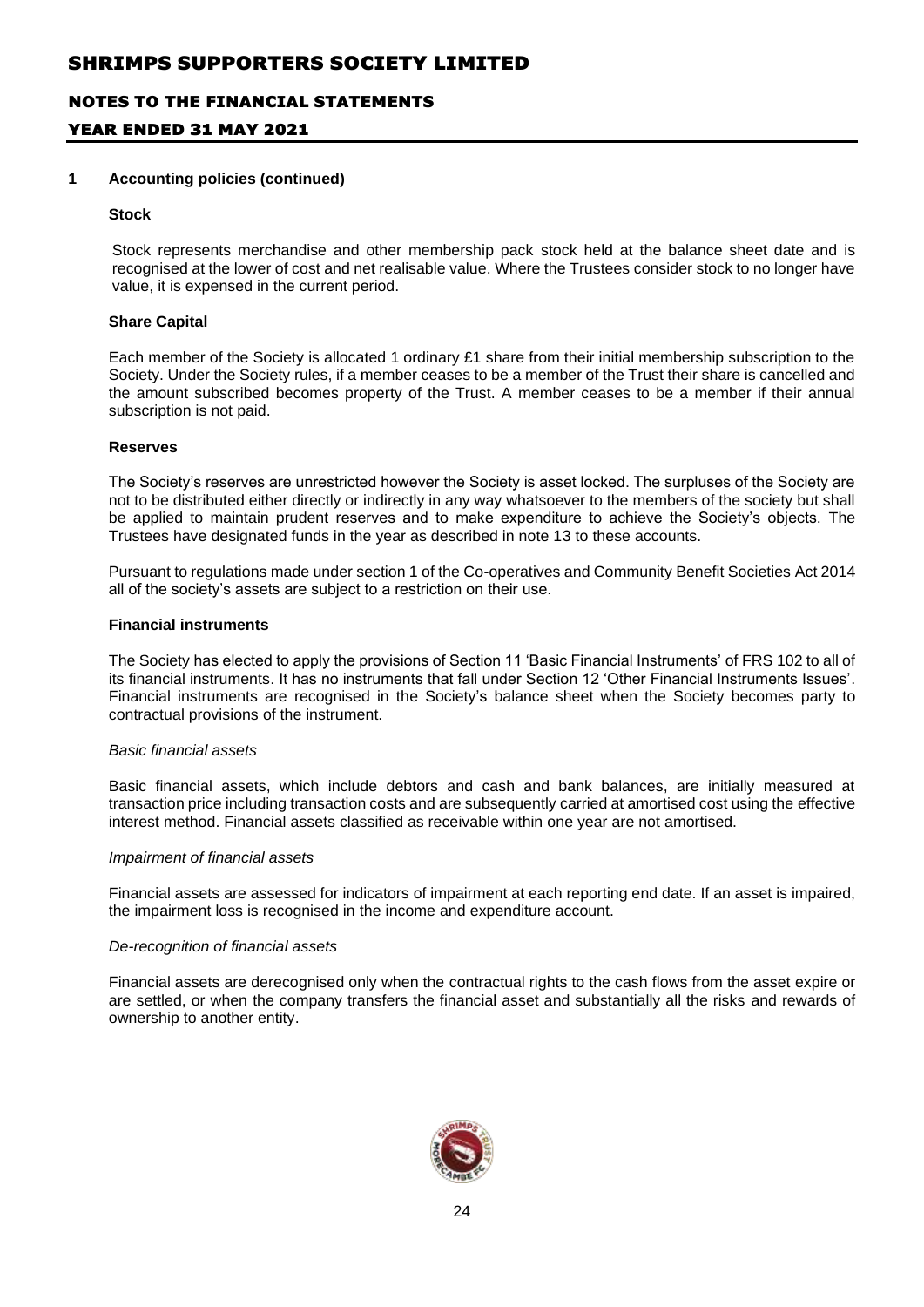# NOTES TO THE FINANCIAL STATEMENTS YEAR ENDED 31 MAY 2021

#### **1 Accounting policies (continued)**

#### *Classification of financial liabilities*

Financial liabilities and equity instruments are classified according to the substance of the contractual arrangements entered into. An equity instrument is any contract that evidences a residual interest in the assets of the society after deducting all of its liabilities.

#### *Basic financial liabilities*

Basic financial liabilities, including creditors, are initially recognised at transaction price. Financial liabilities classified as payable within one year are not amortised.

Financial liabilities are derecognised when the company's contractual obligations expire or are discharged or cancelled.

#### **Taxation**

The Society is exempt from Corporation Tax as a mutual benefit society.

#### **External scrutiny of accounts**

The members have opted to disapply section 83 of the Co-operative and Community Benefit Societies Act 2014 as prescribed in Section 84 and therefore these accounts are unaudited. In accordance with the rules of the Football Supporter's Association (incorporating Supporters' Direct), the Trust has opted to have an independent examination of the financial statements to provide adequate transparency and external review of the finance of the society.

#### **2 Judgements and key sources of estimation uncertainty**

In the application of the Society's accounting policies, the Board are required to make judgements, estimates and assumptions about the carrying amounts of assets and liabilities that are not readily apparent from other sources.

The estimates and underlying assumptions are reviewed on an ongoing basis. Revisions to accounting estimates are recognised in the period in which the estimate is revised where the revision affects only that period, or in the period of the revision and future periods where the revision affects both current and future periods.

### **Key assumptions, judgements and estimates**

The Trustees draw attention to the policy for recognition of life membership income over a 10-year period. This is considered to be the most reasonable basis for spreading life membership income based on current membership values.

The Board do not believe there are any other material key assumptions, judgement or estimates in the financial statements and draw attention to the accounting policies that are already explained in detail in these financial statements.

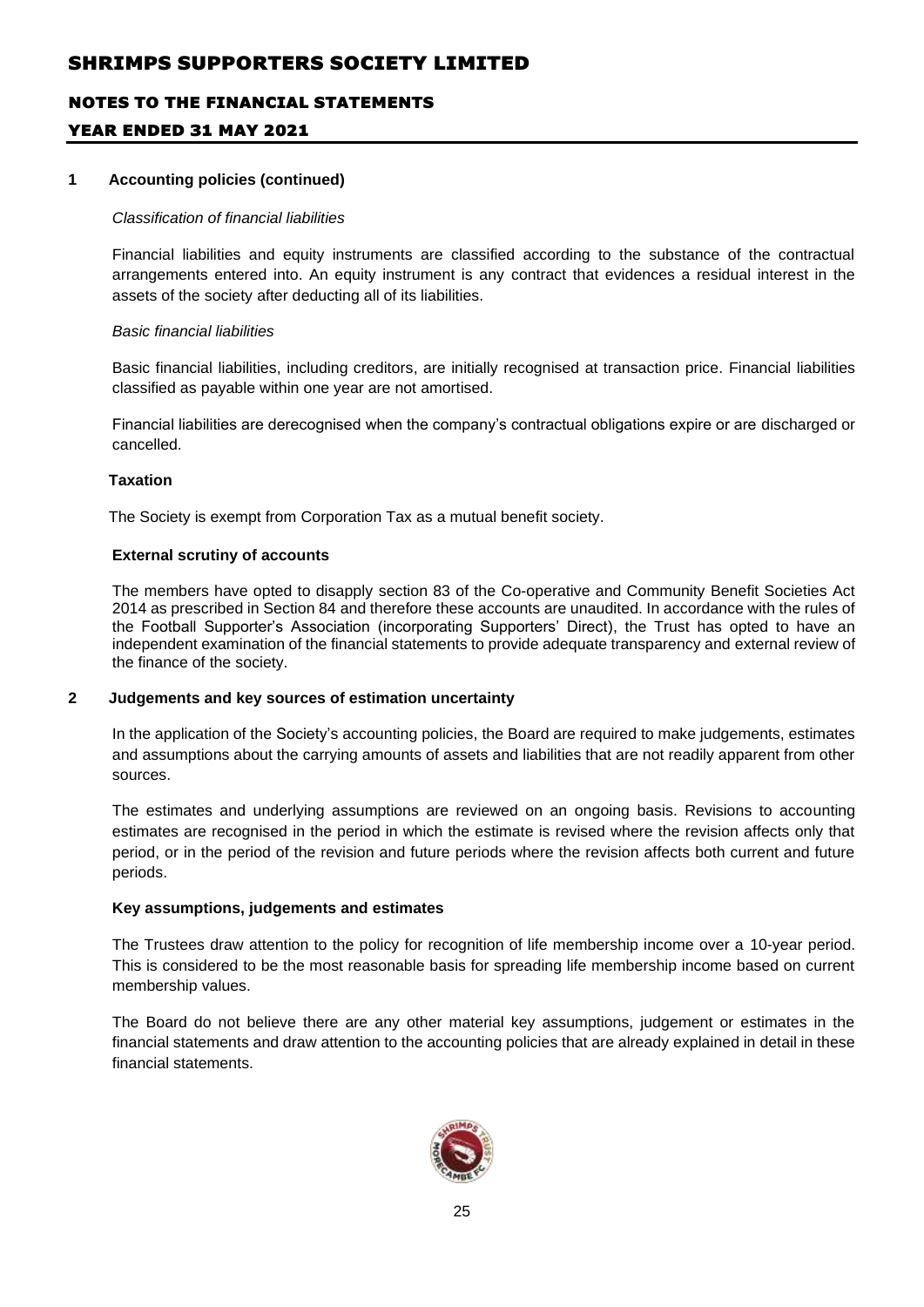### NOTES TO THE FINANCIAL STATEMENTS

### YEAR ENDED 31 MAY 2021

### **3 Analysis of income**

|   |                                      | 2021         | 2020   |
|---|--------------------------------------|--------------|--------|
|   |                                      | <b>Total</b> | Total  |
|   |                                      | £            | £      |
|   | Income                               |              |        |
|   | Membership income                    | 4,459        | 3,897  |
|   | Donations                            | 927          | 100    |
|   | Sponsorship                          | 300          |        |
|   | Trust calendar income                | 1,016        | 1,351  |
|   | Merchandise sales                    | 216          | 436    |
|   | Away travel income                   |              | 5,800  |
|   | Other event and fundraising income   |              | 65     |
|   | Other income                         | 172          | 219    |
|   | Return of cancelled share capital    | 84           | 79     |
|   | <b>Total income</b>                  | 7,174        | 11,947 |
| 4 | Analysis of expenditure              |              |        |
|   |                                      | 2021         | 2020   |
|   |                                      | <b>Total</b> | Total  |
|   |                                      | £            | £      |
|   | <b>Expenditure</b>                   |              |        |
|   | Monthly draw prize costs             | 344          | 448    |
|   | Donations to Morecambe Football Club |              | 500    |
|   | Donations to Morecambe Ladies        |              | 250    |
|   | Membership pack costs                | 1,121        | 867    |
|   | Coach travel costs                   |              | 4,730  |
|   | Merchandise costs                    | 45           | 233    |
|   | Flag purchases and fittings          | 516          | 570    |
|   | Trust promotion                      | 159          | 38     |
|   | Licences and FCA fees                | 20           | 20     |
|   | Printing and postage                 | 352          | 96     |
|   | Payment transaction fees             | 235          | 87     |



Calendar costs **380** 550 Trophy and engraving costs **108** - Player sponsorship - Morecambe FC **500** 250 Legends wall costs **-** 276 Sundry costs **240** 27

**Total expenditure 4,020** 8,942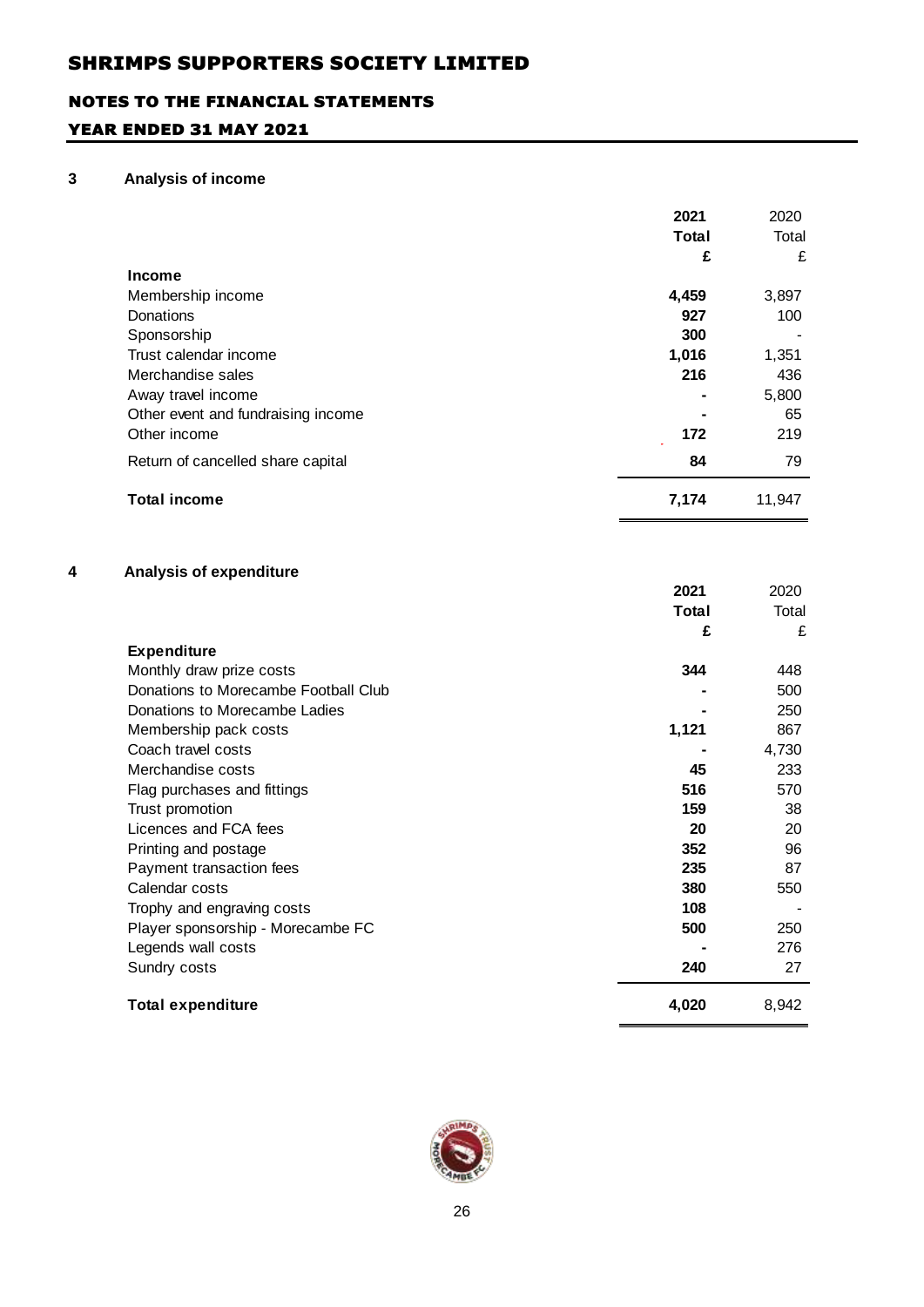### NOTES TO THE FINANCIAL STATEMENTS

### YEAR ENDED 31 MAY 2021

#### **5 Trustee remuneration**

The key management personnel of the Society are considered to be the Trustees. No Trustee received any remuneration or any other benefits from the Trust during the current or prior period. Trustees are not reimbursed for their expenses for fulfilling the role of Trustee and do so entirely on a voluntary basis. All Trustees are fully paid-up members of the Society in their own right.

#### **6 Investments**

|                                       | 2021 | 2020<br>£ |
|---------------------------------------|------|-----------|
| Investment in Morecambe Football Club | 100  | 100       |

The Trust holds 420 £1 Ordinary Shares in Morecambe Football Club, Limited. One hundred of those shares were acquired at par and are included at cost above. The additional 320 shares were transferred for no consideration from a former supporters' club and have been given no value. The current market value of the Trust's investment has not been quantified and therefore no adjustment has been made to the cost to reflect any change to its value that might have taken place.

#### 7 **Stock**

|                       | 2021<br>£ | 2020<br>£ |
|-----------------------|-----------|-----------|
| Merchandise stock     | 222       | 191       |
| Membership pack stock | 83        | 107       |
|                       | 305       | 298       |

#### **8 Debtors**

|                        | 2021<br>£ | 2020<br>£  |
|------------------------|-----------|------------|
| Debtors<br>Prepayments | 250<br>15 | 115<br>219 |
|                        | 265       | 334        |

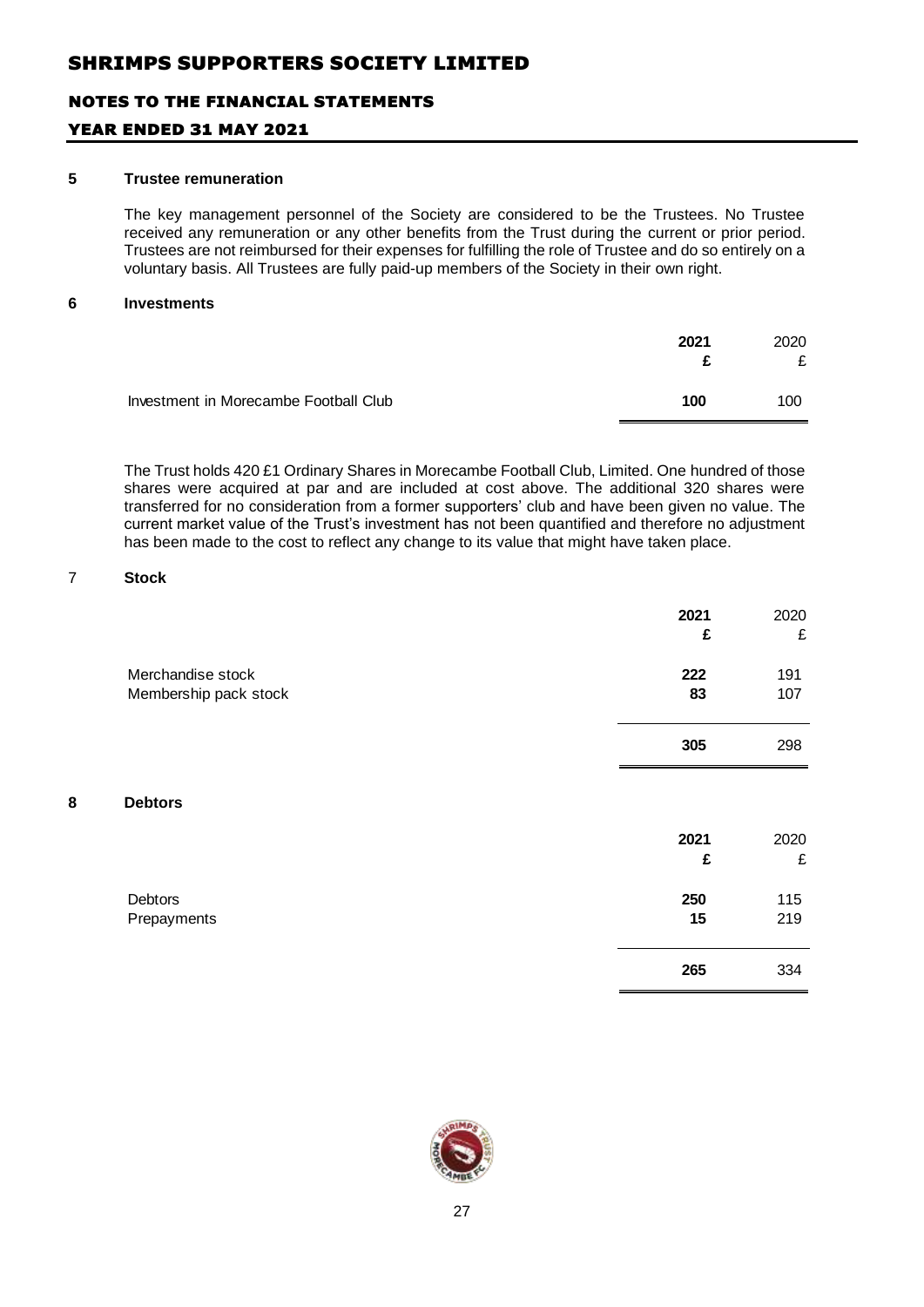# NOTES TO THE FINANCIAL STATEMENTS YEAR ENDED 31 MAY 2021

### **9 Creditors: amounts falling due within one year**

|    |                                                         | <b>Note</b> | 2021<br>£ | 2020<br>£ |  |  |
|----|---------------------------------------------------------|-------------|-----------|-----------|--|--|
|    | Accruals                                                |             | 805       | 341       |  |  |
|    | Deferred life membership income                         | 11          | 573       | 456       |  |  |
|    | Deferred 2020-21 membership income                      | 11          | 750       | 445       |  |  |
|    |                                                         |             | 2,128     | 1,242     |  |  |
| 10 | Creditors: amounts falling due in greater than one year |             |           |           |  |  |
|    |                                                         | <b>Note</b> | 2021      | 2020      |  |  |
|    |                                                         |             | £         | £         |  |  |
|    | Deferred life membership income                         | 11          | 3,497     | 2,994     |  |  |
|    |                                                         |             | 3,497     | 2,994     |  |  |
| 11 | <b>Deferred income</b>                                  |             |           |           |  |  |
|    |                                                         |             | 2021      | 2020      |  |  |
|    |                                                         |             | £         | £         |  |  |
|    | Deferred membership income brought forward              |             | 3,895     | 3,875     |  |  |
|    | Deferred annual membership income released in period    |             | (445)     | (365)     |  |  |
|    | Deferred life membership income released in period      |             | (573)     | (420)     |  |  |
|    | Deferred life membership income taken in the period     |             | 1,193     | 360       |  |  |
|    | Deferred 2020-21 membership income taken in advance     |             | 750       | 445       |  |  |
|    | Deferred membership income carried forward              |             | 4,820     | 3,895     |  |  |

As detailed in the Trust's accounting policies, life membership income is deferred over a period of 10 years from joining the Society. This income is split in notes 9 and 10 between amounts that will be released within 12 months of the balance sheet date, and amounts that will be released in more than 12 months.

The Trust has also taken a number of membership renewals before 31 May which have been deferred in the accounts until that accounting period. Such amounts are to be released within the next financial period.

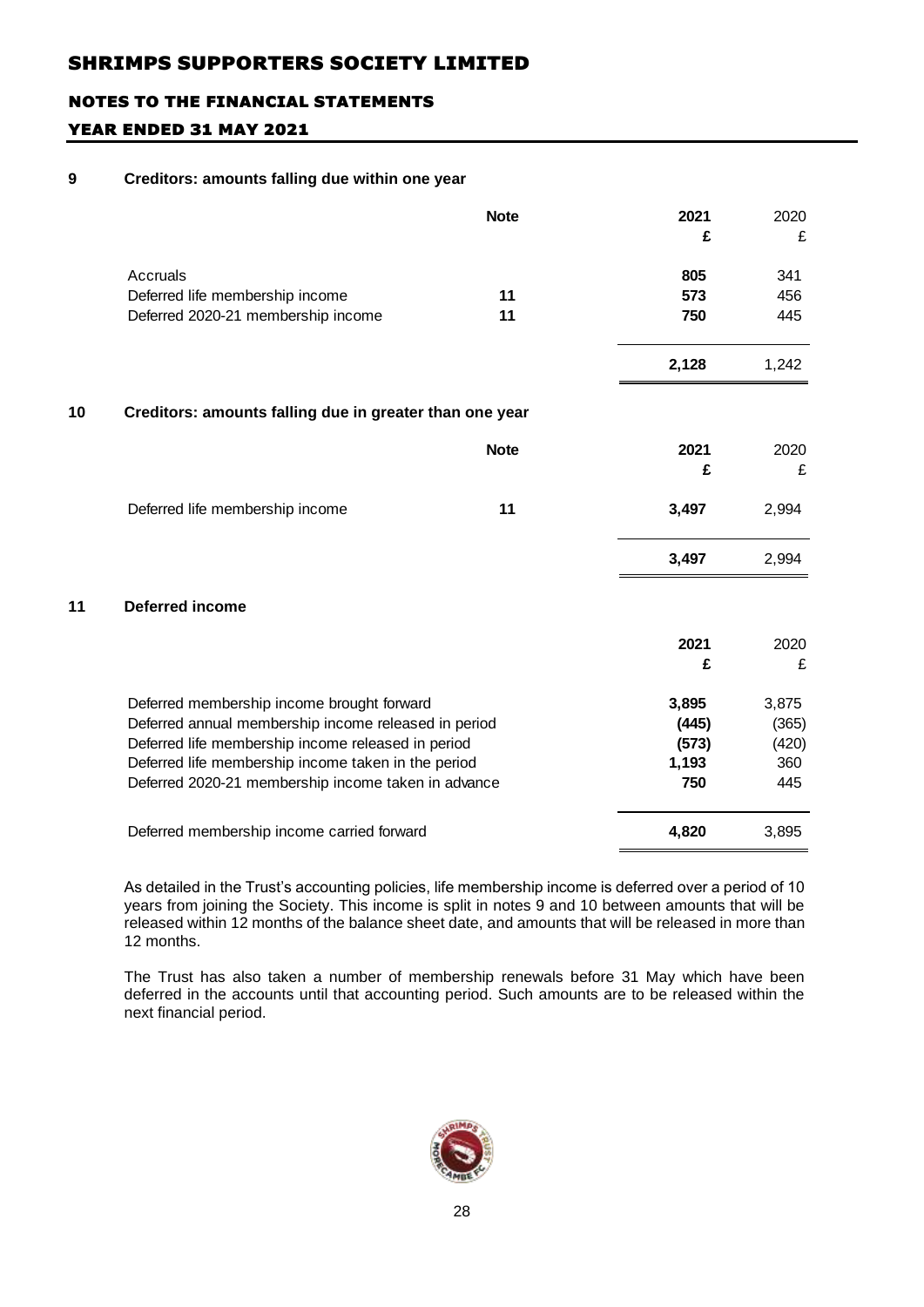### NOTES TO THE FINANCIAL STATEMENTS

### YEAR ENDED 31 MAY 2021

#### **12 Share capital**

| Alloted and called up:                                                                               | No                 | 2021<br>£          | No                | 2020<br>£         |
|------------------------------------------------------------------------------------------------------|--------------------|--------------------|-------------------|-------------------|
| Ordinary shares of £1 each                                                                           | 502                | 502                | 410               | 410               |
| <b>Reconciliation:</b>                                                                               |                    |                    |                   |                   |
| Ordinary shares brought forward<br>Ordinary shares issued at par<br>Cancelled shares during the year | 410<br>176<br>(84) | 410<br>176<br>(84) | 416<br>73<br>(79) | 410<br>73<br>(79) |
|                                                                                                      | 502                | 502                | 410               | 404               |

During the year the Society issued 176 Ordinary Shares and 84 Ordinary Share were cancelled. As detailed in the accounting policies, the shares of the Trust have the nominal value of £1 each and may not be transferred or withdrawn. No member may hold more than one share individually or jointly.

If a member ceases to be a member, the share registered in the name of that member is cancelled and the amount subscribed for the share becomes the property of the Trust.

Shares do not carry any right to interest, dividend or bonus.

#### **13 Income and expenditure reserve: current year**

Although the Trust's reserves are entirely unrestricted, the Trustees have led projects over the last two years which have resulted in the receipt of income, or transfer of funds, to specific designated causes. This has resulted in amounts being separately identified for specific projects as detailed in the following table:

|                          | <b>Bfwd</b> | Income Expenditure |          | <b>Transfer</b> | <b>Cfwd</b> |
|--------------------------|-------------|--------------------|----------|-----------------|-------------|
|                          | £           | £                  | £        | £               | £           |
| Unresticted income fund  | 8,103       | 6,949              | (3, 504) |                 | 11,548      |
| <b>Designated funds:</b> |             |                    |          |                 |             |
| "Raise the Roof" fund    | 3,988       |                    |          |                 | 3,988       |
| Flag fund                | 1,215       | 75                 | (516)    |                 | 774         |
| Legends wall fund        |             | 150                |          | 150             |             |
|                          | 13,306      | 7,174              | (4,020)  |                 | 16,460      |

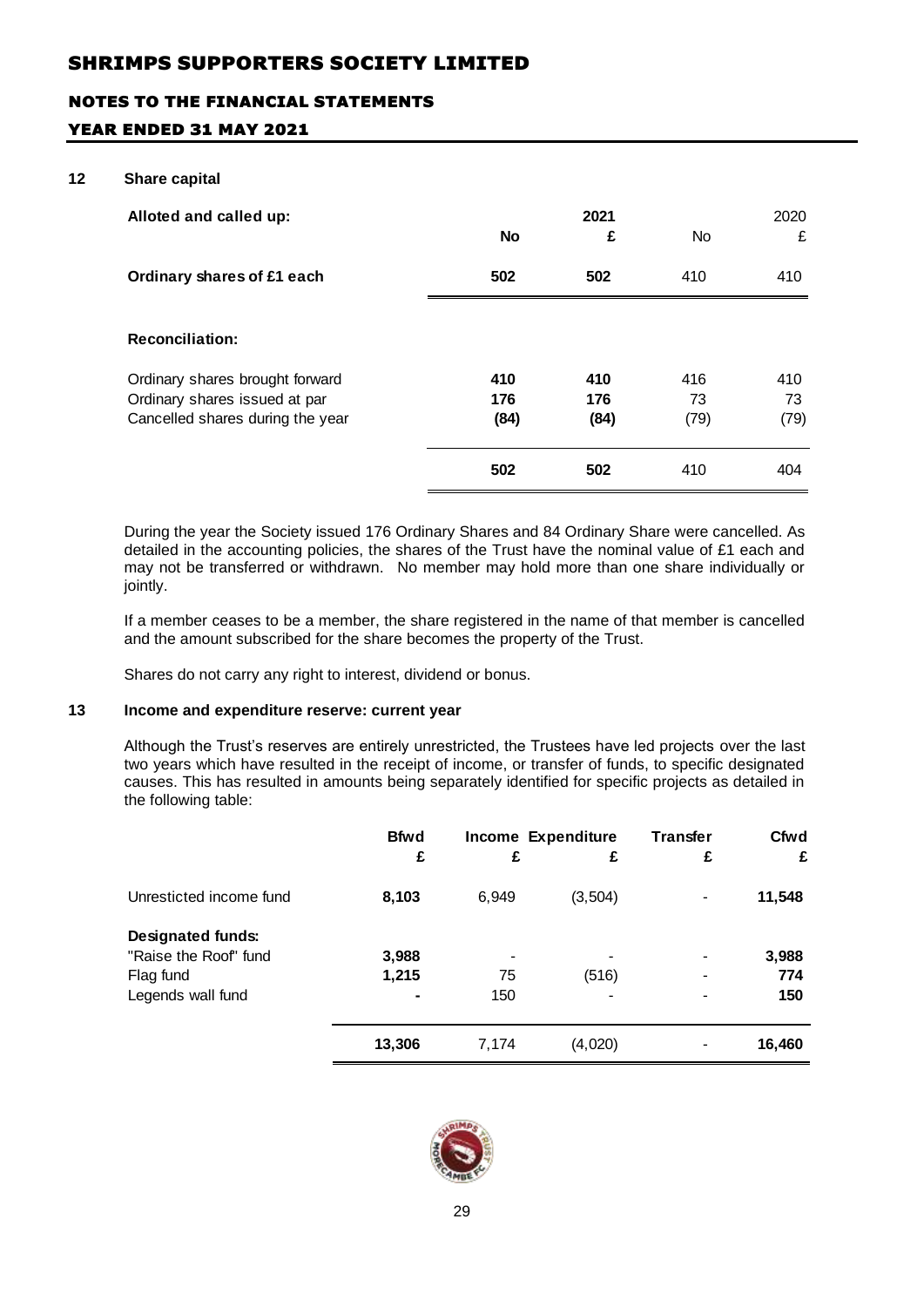# NOTES TO THE FINANCIAL STATEMENTS YEAR ENDED 31 MAY 2021

#### **13 Income and expenditure reserve: current year (continued)**

#### **"Raise the Roof Fund"**

Morecambe Football Club has obtained planning permission for a structure to be erected behind the Bartercard Terrace to provide shelter for supporters making use of the half time refreshment facilities. Over the course of the last three years, the Trust has sought to generate funds which may be used to contribute towards this project, subject to the approval of its members. There has been no movement in the fund during the year.

The total fund, which does not at this stage represent an obligation or a liability, stands at £3,988 at 31 May 2021. The Trust are delighted that the Club are now progressing plans and are still committed to contributing the funds to the cause, subject to member approval.

#### **Flag Fund**

The flag fund was originally for the purchase of the centenary banner which has been in place at the Mazuma Stadium this year. As we were able to source the banner cheaper than our original quotes, we have further funds available. The remaining balance in the fund will be used for other flags and banners to improve the match day atmosphere.

#### **Legends Wall Fund**

We received a donation from Trustee Steve Sandoval during the year upon his appointment and Steve has requested that the fund is spent on the legends wall. We look forward to resuming inductions to the wall in 2021-22 on our return to the stadium.

#### **Total reserves**

Total reserves at the year-end were £16,460 and have increased due to the surplus in the year. The Trustees' expectation is that these will reduce once expenditure on the above three projects has been made.

### **14 Income and expenditure reserve: prior year**

|                                                                | <b>Bfwd</b><br>£ | £         | <b>Income Expenditure</b><br>£ | <b>Transfer</b><br>£ | Cfwd<br>£      |
|----------------------------------------------------------------|------------------|-----------|--------------------------------|----------------------|----------------|
| Unresticted income fund                                        | 5,532            | 11,947    | (8, 372)                       | (1,004)              | 8,103          |
| <b>Designated funds:</b><br>"Raise the Roof" fund<br>Flag fund | 2,984<br>1,785   | $\,$<br>- | -<br>(570)                     | 1,004                | 3,988<br>1,215 |
|                                                                | 10,301           | 11,947    | (8, 942)                       | -                    | 13,306         |